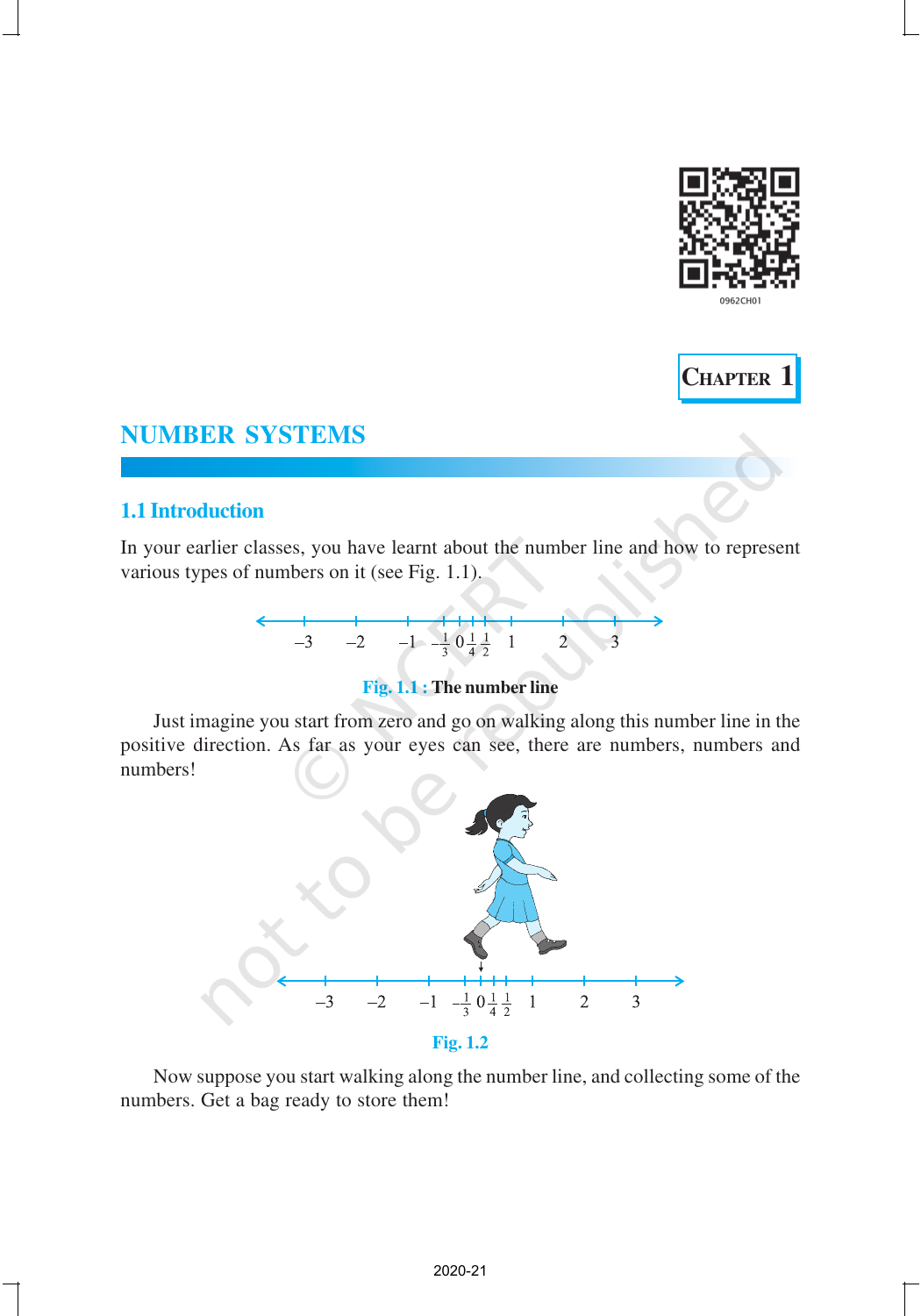You might begin with picking up only natural numbers like 1, 2, 3, and so on. You know that this list goes on for ever. (Why is this true?) So, now your bag contains infinitely many natural numbers! Recall that we denote this collection by the symbol **N**.

Now turn and walk all the way back, pick up zero and put it into the bag. You now have the collection of *whole numbers* which is denoted by the symbol **W.**





Now, stretching in front of you are many, many negative integers. Put all the negative integers into your bag. What is your new collection? Recall that it is the collection of all *integers*, and it is denoted by the symbol **Z**.



Are there some numbers still left on the line? Of course! There are numbers like  $\frac{1}{2}$ ,  $\frac{3}{4}$ 2 4 , or even − . If you put all such numbers also into the bag, it will now be the

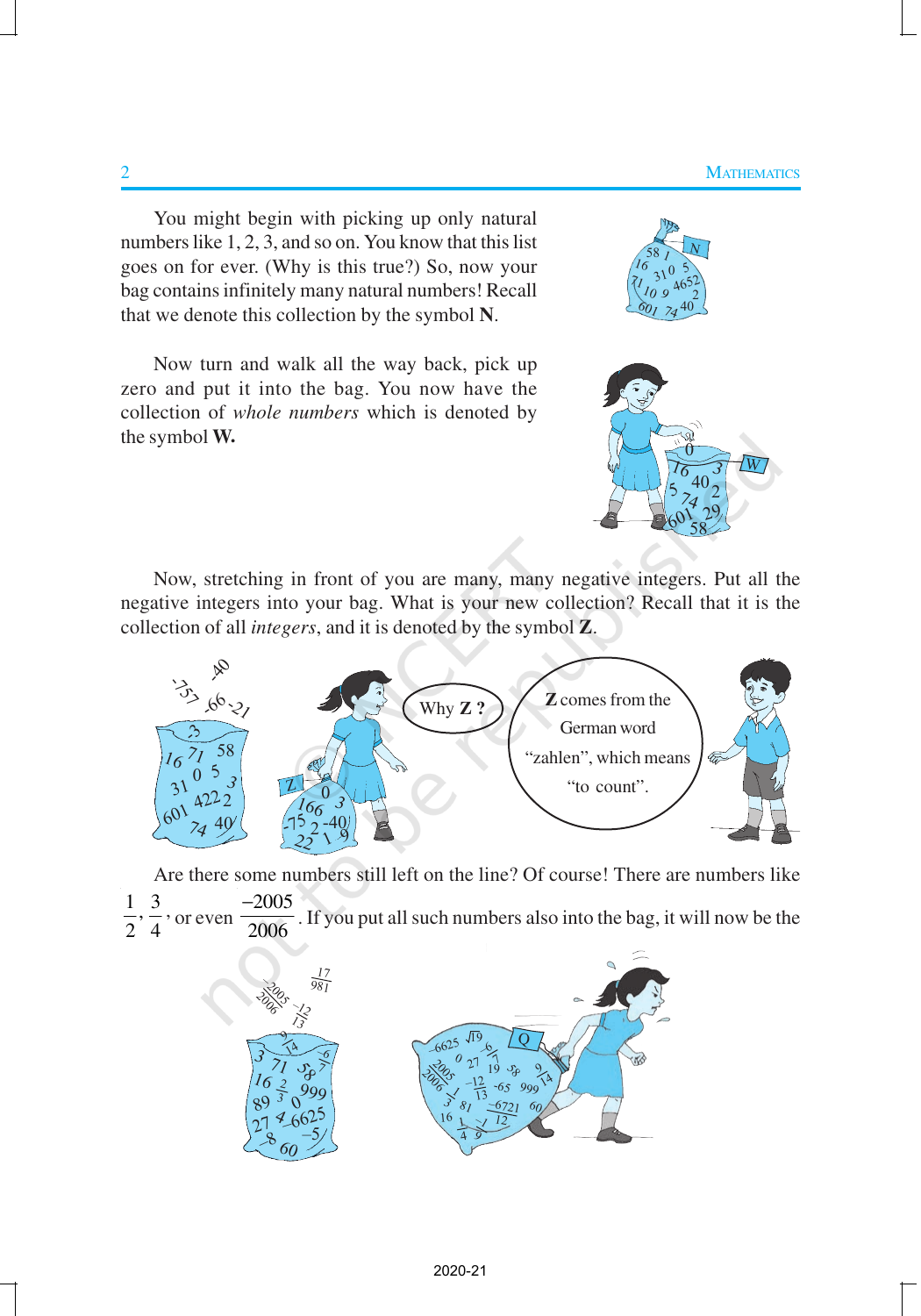collection of *rational numbers.* The collection of rational numbers is denoted by **Q**. 'Rational' comes from the word 'ratio', and Q comes from the word 'quotient'.

You may recall the definition of rational numbers:

A number '*r*' is called a *rational number*, if it can be written in the form  $\frac{p}{q}$ ,

where *p* and *q* are integers and  $q \neq 0$ . (Why do we insist that  $q \neq 0$ ?)

Notice that all the numbers now in the bag can be written in the form  $\frac{p}{q}$ , where *p* 

and *q* are integers and  $q \neq 0$ . For example, -25 can be written as  $\frac{-25}{1}$ ; 1 − here  $p = -25$ and  $q = 1$ . Therefore, the rational numbers also include the natural numbers, whole

numbers and integers.

You also know that the rational numbers do not have a unique representation in the form  $\frac{p}{q}$ , where *p* and *q* are integers and  $q \neq 0$ . For example, 1  $\frac{1}{2}$  = 2  $\frac{1}{4}$  = 10  $\frac{1}{20}$  = 25 50

= 47 <sup>94</sup> , and so on. These are *equivalent rational numbers* (*or fractions*). However,

when we say that  $\frac{p}{q}$  is a rational number, or when we represent  $\frac{p}{q}$  on the number line, we assume that  $q \neq 0$  and that *p* and *q* have no common factors other than 1 (that is, *p* and *q* are *co*-*prime*). So, on the number line, among the infinitely many

fractions equivalent to 1  $\overline{2}$ , we will choose 1  $\frac{1}{2}$  to represent all of them.

Now, let us solve some examples about the different types of numbers, which you have studied in earlier classes.

**Example 1 :** Are the following statements true or false? Give reasons for your answers.

(i) Every whole number is a natural number.

(ii) Every integer is a rational number.

(iii) Every rational number is an integer.

**Solution :** (i) False, because zero is a whole number but not a natural number.

(ii) True, because every integer  $m$  can be expressed in the form  $\frac{1}{1}$ *m* , and so it is a rational number.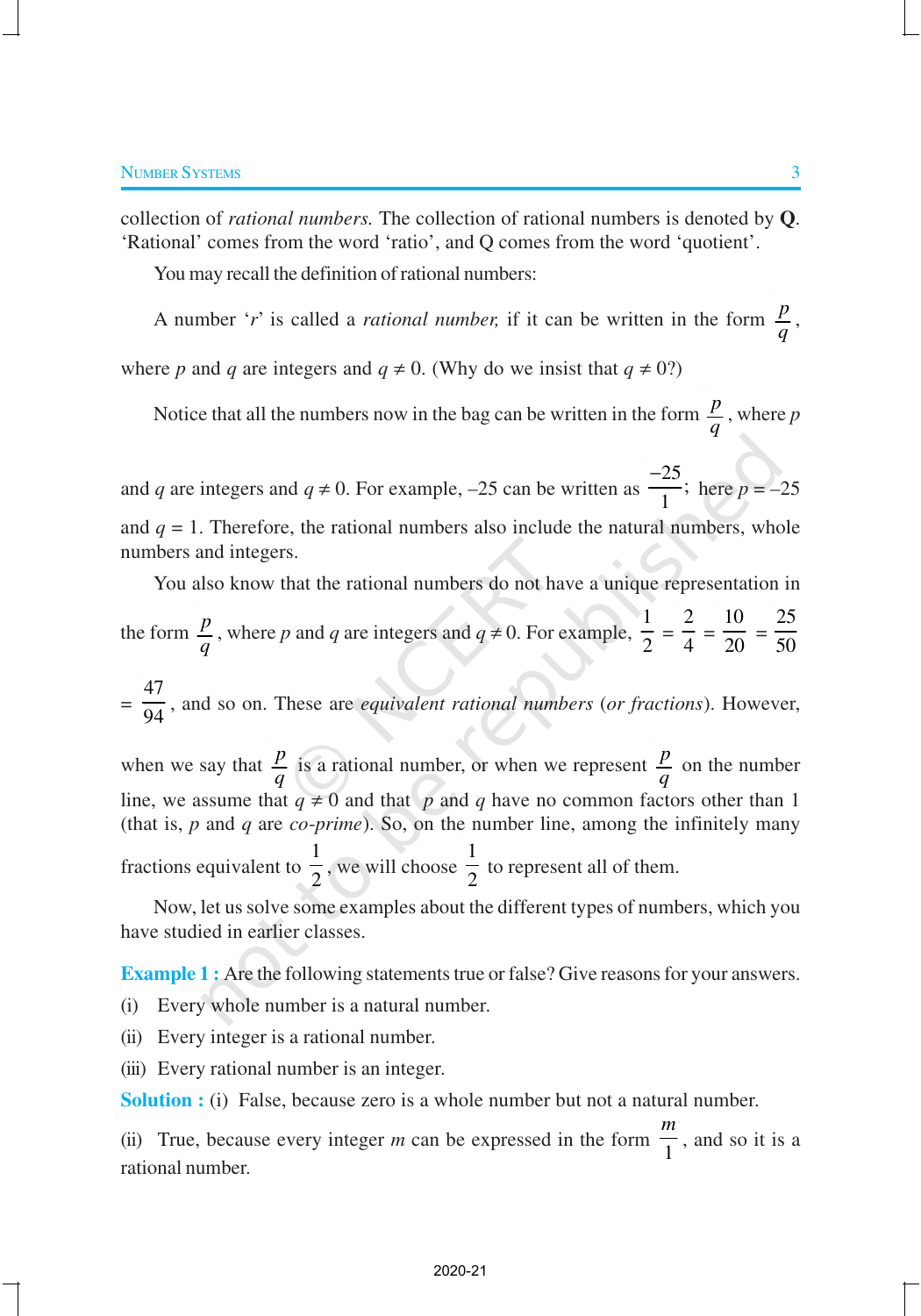(iii) False, because 3  $\frac{1}{5}$  is not an integer.

**Example 2 :** Find five rational numbers between 1 and 2.

We can approach this problem in at least two ways.

**Solution 1 :** Recall that to find a rational number between *r* and *s*, you can add *r* and

*s* and divide the sum by 2, that is  $\frac{1}{2}$  $r + s$  lies between *r* and *s*. So, 3  $\frac{1}{2}$  is a number between 1 and 2. You can proceed in this manner to find four more rational numbers

between 1 and 2. These four numbers are  $\frac{5}{1}, \frac{11}{9}, \frac{13}{9}$  and  $\frac{7}{1}$ . 4 8 8 4

**Solution 2 :** The other option is to find all the five rational numbers in one step. Since we want five numbers, we write 1 and 2 as rational numbers with denominator  $5 + 1$ ,

i.e., 
$$
1 = \frac{6}{6}
$$
 and  $2 = \frac{12}{6}$ . Then you can check that  $\frac{7}{6}, \frac{8}{6}, \frac{9}{6}, \frac{10}{6}$  and  $\frac{11}{6}$  are all rational

numbers between 1 and 2. So, the five numbers are  $\frac{7}{6}, \frac{4}{3}, \frac{3}{2}, \frac{5}{3}$  and  $\frac{11}{6}$ .

**Remark :** Notice that in Example 2, you were asked to find five rational numbers between 1 and 2. But, you must have realised that in fact there are infinitely many rational numbers between 1 and 2. In general, **there are infinitely many rational numbers between any two given rational numbers**.

Let us take a look at the number line again. Have you picked up all the numbers? Not, yet. The fact is that there are infinitely many more numbers left on the number line! There are gaps in between the places of the numbers you picked up, and not just one or two but infinitely many. The amazing thing is that there are infinitely many numbers lying between any two of these gaps too!

So we are left with the following questions:

- 1. What are the numbers, that are left on the number line, called?
- 2. How do we recognise them? That is, how do we distinguish them from the rationals (rational numbers)?

These questions will be answered in the next section.

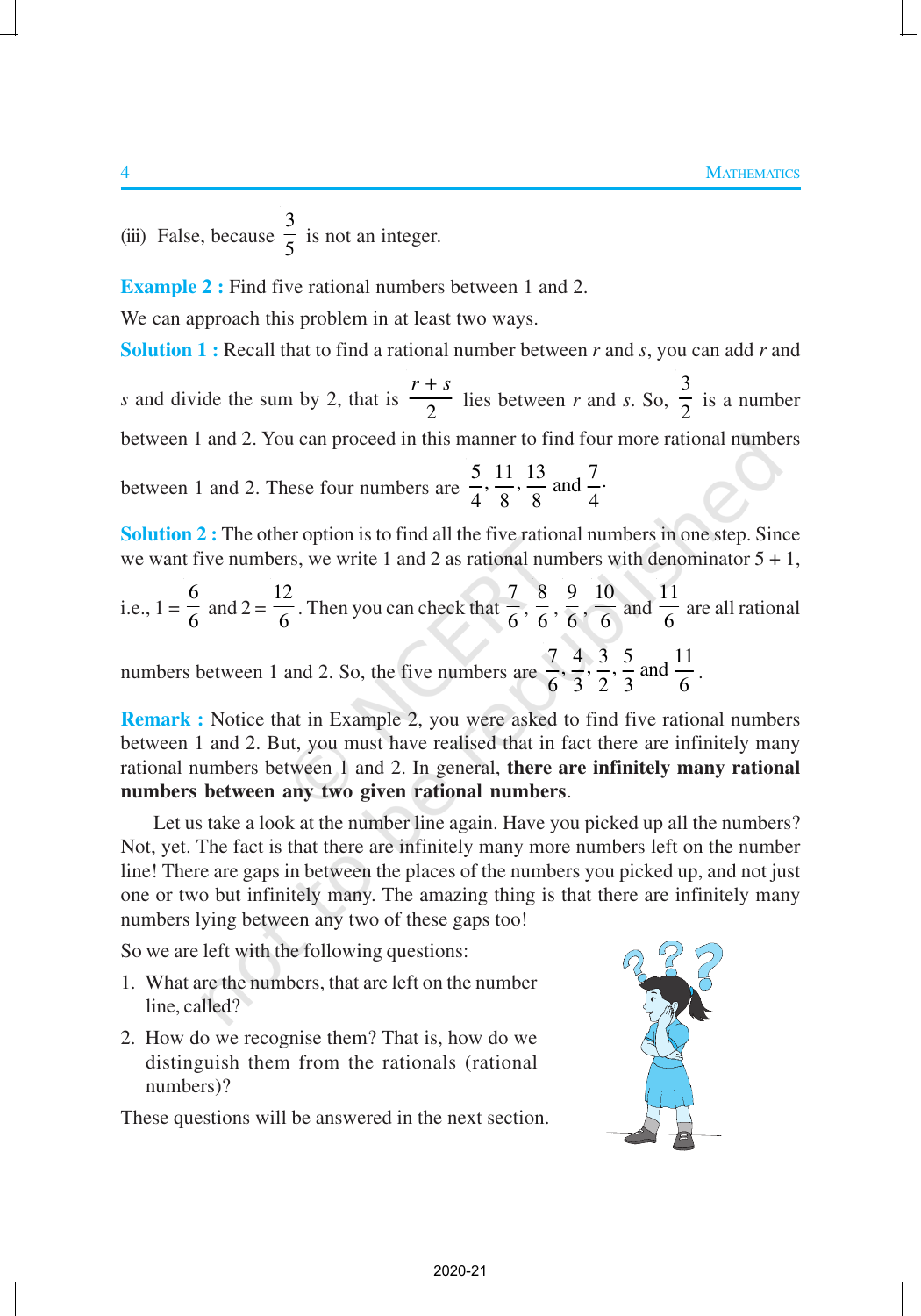# **EXERCISE 1.1**

- **1.** Is zero a rational number? Can you write it in the form  $\frac{p}{q}$ , where *p* and *q* are integers and  $q \neq 0$ ?
- **2.** Find six rational numbers between 3 and 4.
- **3.** Find five rational numbers between  $\frac{3}{5}$  $\frac{3}{5}$  and  $\frac{4}{5}$  $\frac{1}{5}$ .
- **4.** State whether the following statements are true or false. Give reasons for your answers.
	- (i) Every natural number is a whole number.
	- (ii) Every integer is a whole number.
	- (iii) Every rational number is a whole number.

## **1.2 Irrational Numbers**

We saw, in the previous section, that there may be numbers on the number line that are not rationals. In this section, we are going to investigate these numbers. So far, all

the numbers you have come across, are of the form  $\frac{p}{q}$ , where p and q are integers and  $q \neq 0$ . So, you may ask: are there numbers which are not of this form? There are indeed such numbers.

The Pythagoreans in Greece, followers of the famous mathematician and philosopher Pythagoras, were the first to discover the numbers which were not rationals, around 400 BC. These numbers are called *irrational numbers* (*irrationals*), because they cannot be written in the form of a ratio of integers. There are many myths surrounding the discovery of irrational numbers by the Pythagorean, Hippacus of Croton. In all the myths, Hippacus has an unfortunate end, either for discovering that  $\sqrt{2}$  is irrational or for disclosing the secret about  $\sqrt{2}$  to people outside the secret Pythagorean sect!



**Pythagoras (569 BCE – 479 BCE) Fig. 1.3**

Let us formally define these numbers.

A number 's' is called *irrational*, if it cannot be written in the form  $\frac{p}{q}$ , where *p* and *q* are integers and  $q \neq 0$ .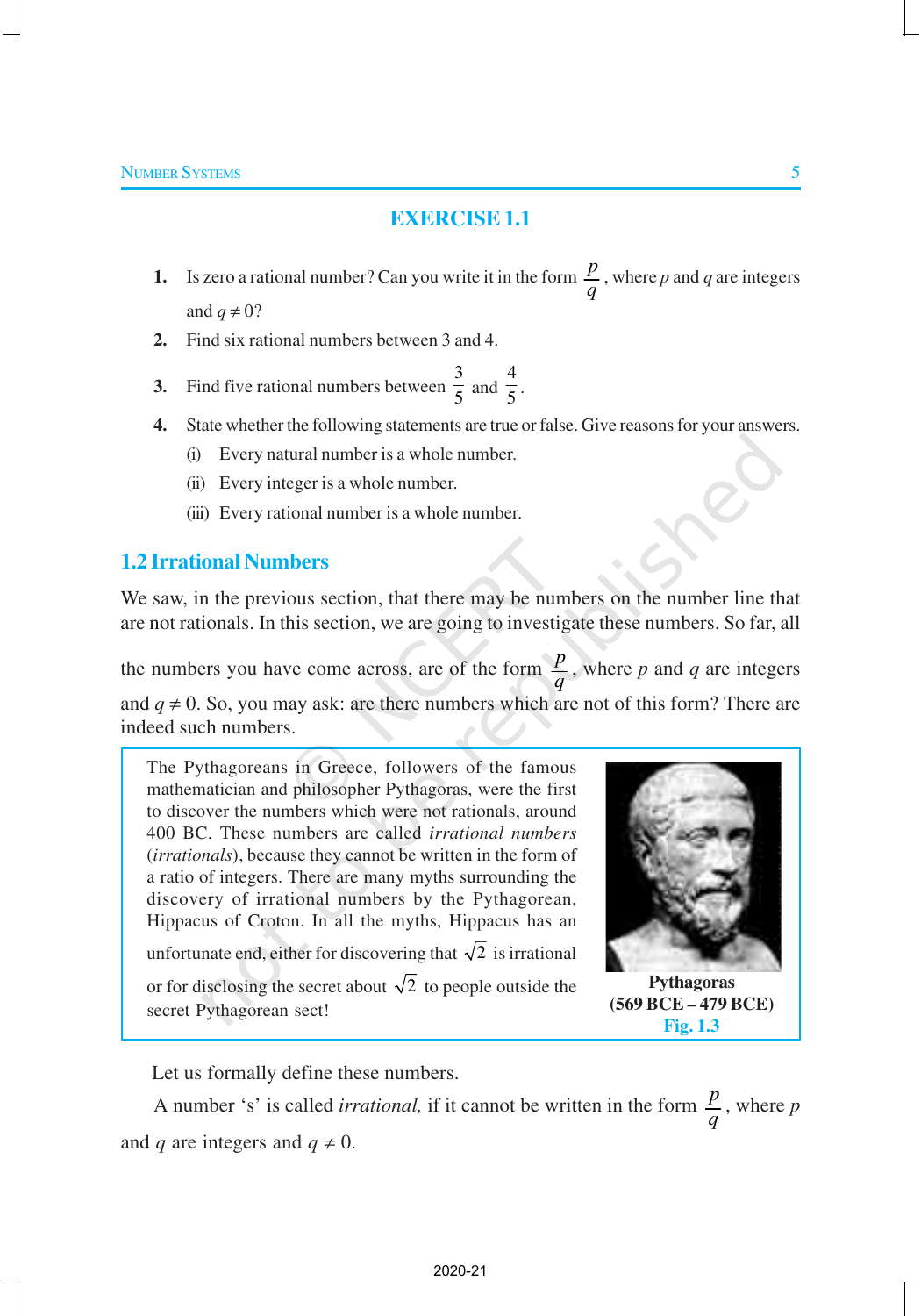You already know that there are infinitely many rationals. It turns out that there are infinitely many irrational numbers too. Some examples are:

 $\sqrt{2}$ ,  $\sqrt{3}$ ,  $\sqrt{15}$ ,  $\pi$ , 0.10110111011110...

**Remark :** Recall that when we use the symbol  $\sqrt{\ }$ , we assume that it is the positive square root of the number. So  $\sqrt{4}$  = 2, though both 2 and -2 are square roots of 4.

Some of the irrational numbers listed above are familiar to you. For example, you have already come across many of the square roots listed above and the number  $\pi$ .

The Pythagoreans proved that  $\sqrt{2}$  is irrational. Later in approximately 425 BC, Theodorus of Cyrene showed that  $\sqrt{3}$ ,  $\sqrt{5}$ ,  $\sqrt{6}$ ,  $\sqrt{7}$ ,  $\sqrt{10}$ ,  $\sqrt{11}$ ,  $\sqrt{12}$ ,  $\sqrt{13}$ ,  $\sqrt{14}$ ,  $\sqrt{15}$ and  $\sqrt{17}$  are also irrationals. Proofs of irrationality of  $\sqrt{2}$ ,  $\sqrt{3}$ ,  $\sqrt{5}$ , etc., shall be discussed in Class X. As to  $\pi$ , it was known to various cultures for thousands of years, it was proved to be irrational by Lambert and Legendre only in the late 1700s. In the next section, we will discuss why  $0.1011011110...$  and  $\pi$  are irrational.

Let us return to the questions raised at the end of the previous section. Remember the bag of rational numbers. If we now put all irrational numbers into the bag, will there be any number left on the number line? The answer is no! It turns out that the collection of all rational numbers and irrational numbers together make up what we call the collection of *real numbers*,



which is denoted by **R**. Therefore, a real number is either rational or irrational. So, we can say that **every real number is represented by a unique point on the number line. Also, every point on the number line represents a unique real number***.* This is why we call the number line, the *real number line*.



In the 1870s two German mathematicians, Cantor and Dedekind, showed that : Corresponding to every real number, there is a point on the real number line, and corresponding to every point on the number line, there exists a unique real number.

**R. Dedekind (1831-1916) Fig. 1.4**

**G. Cantor (1845-1918) Fig. 1.5**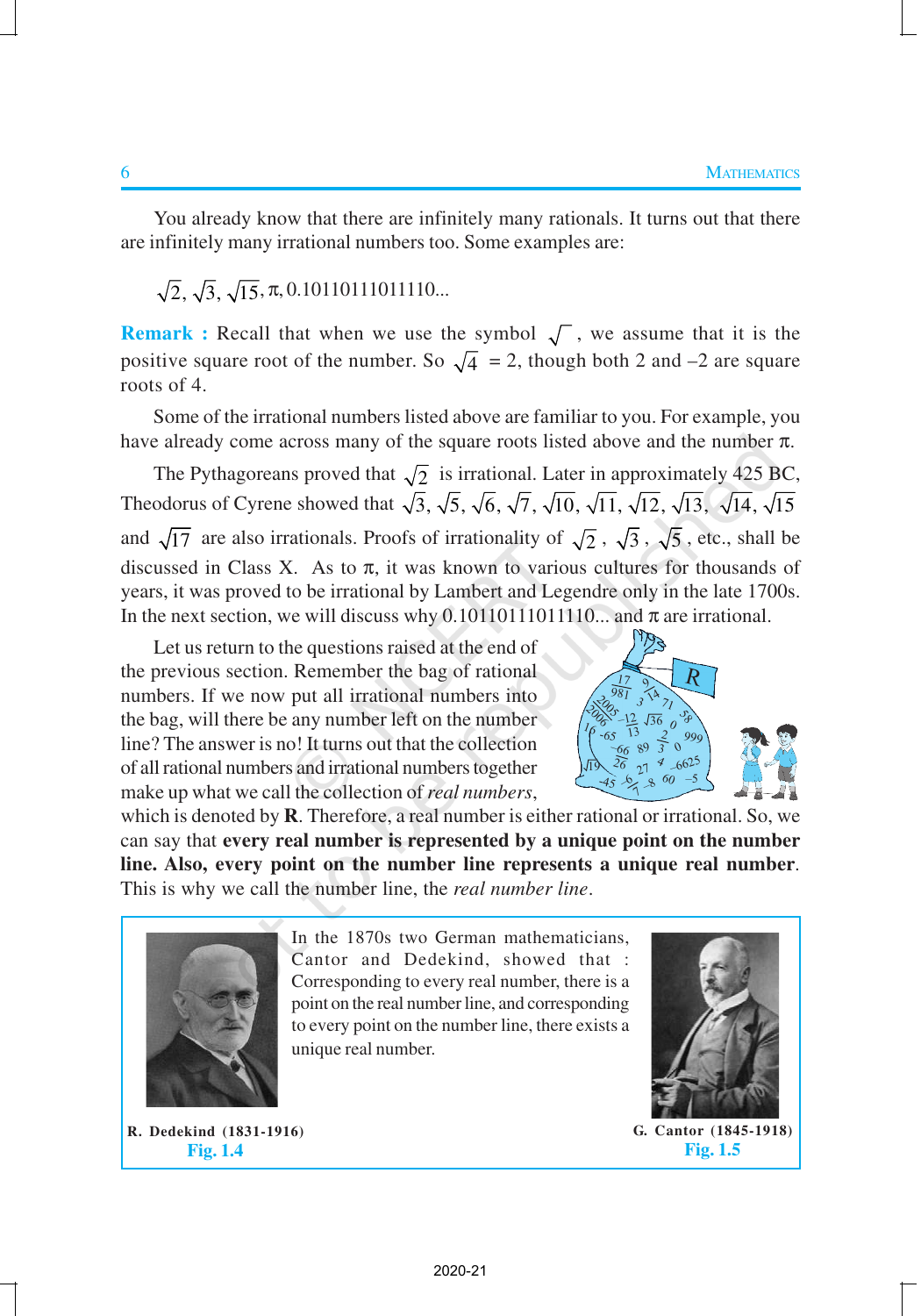#### Number Systems 7 and 2008 and 2008 and 2008 and 2008 and 2008 and 2008 and 2008 and 2008 and 2008 and 2008 and 2008 and 2008 and 2008 and 2008 and 2008 and 2008 and 2008 and 2008 and 2008 and 2008 and 2008 and 2008 and 200

Let us see how we can locate some of the irrational numbers on the number line.

**Example 3 :** Locate  $\sqrt{2}$  on the number line. **Solution :** It is easy to see how the Greeks might have discovered  $\sqrt{2}$ . Consider a square OABC, with each side 1 unit in length (see Fig. 1.6). Then you can see by the Pythagoras theorem that OB =  $\sqrt{1^2 + 1^2}$  =  $\sqrt{2}$ . How do we represent  $\sqrt{2}$  on the number line? This is easy. Transfer Fig. 1.6 onto the number line making sure that the vertex O coincides with zero (see Fig. 1.7). **Fig. 1.6**



**Fig. 1.7**

We have just seen that  $OB = \sqrt{2}$ . Using a compass with centre O and radius OB, draw an arc intersecting the number line at the point P. Then P corresponds to  $\sqrt{2}$  on the number line.

**Example 4 :** Locate  $\sqrt{3}$  on the number line. **Solution :** Let us return to Fig. 1.7.



Construct BD of unit length perpendicular to OB (as in Fig. 1.8). Then using the Pythagoras theorem, we see that  $OD = \sqrt{(\sqrt{2})^2 + 1^2} = \sqrt{3}$ . Using a compass, with centre O and radius OD, draw an arc which intersects the number line at the point Q. Then Q corresponds to  $\sqrt{3}$ .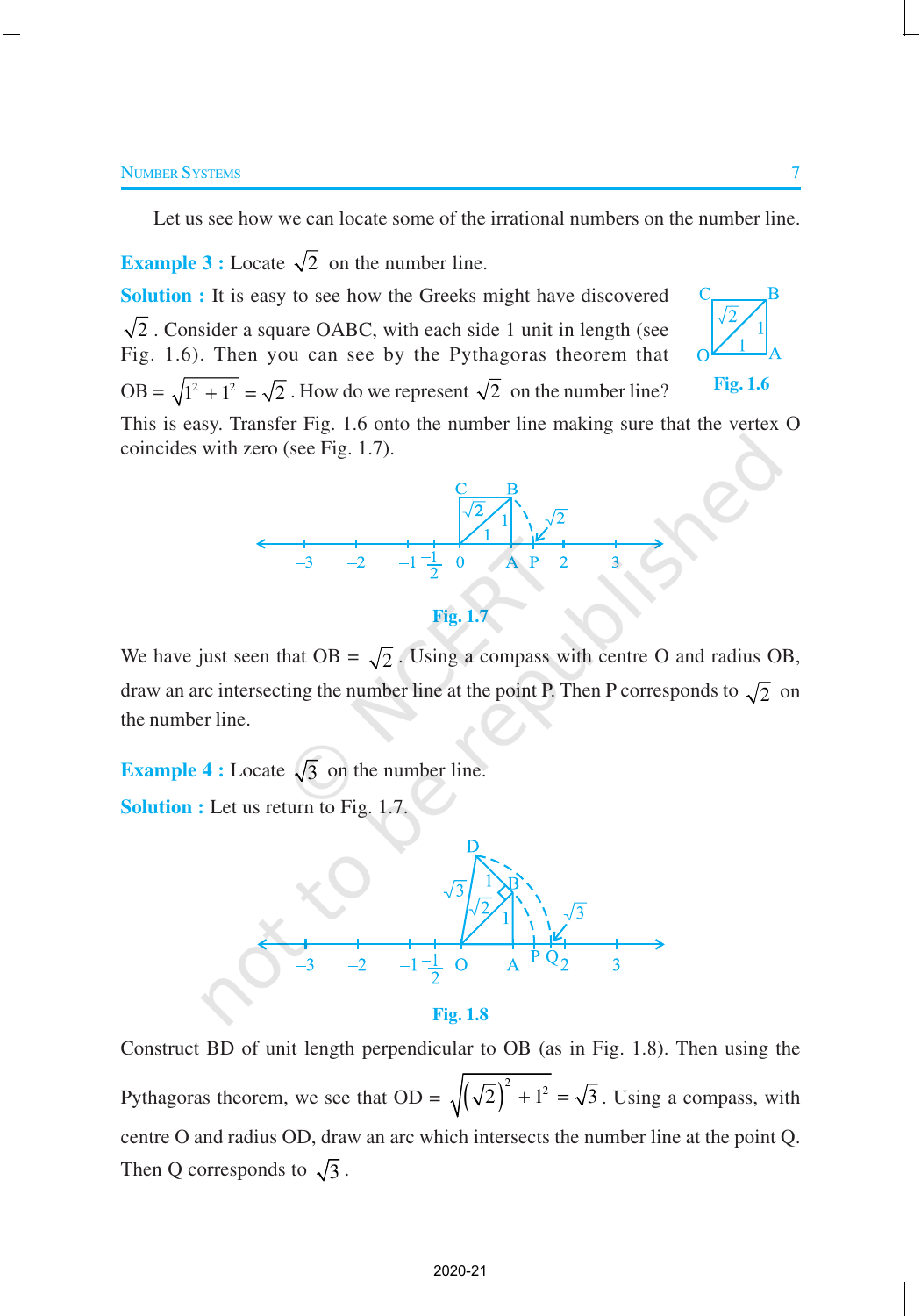In the same way, you can locate  $\sqrt{n}$  for any positive integer *n*, after  $\sqrt{n-1}$  has been located.

## **EXERCISE 1.2**

- **1.** State whether the following statements are true or false. Justify your answers.
	- (i) Every irrational number is a real number.
	- (ii) Every point on the number line is of the form  $\sqrt{m}$ , where *m* is a natural number.
	- (iii) Every real number is an irrational number.
- **2.** Are the square roots of all positive integers irrational? If not, give an example of the square root of a number that is a rational number.
- **3.** Show how  $\sqrt{5}$  can be represented on the number line.
- **4. Classroom activity (Constructing the 'square root spiral') :** Take a large sheet of paper and construct the 'square root spiral' in the following fashion. Start with a point O and draw a line segment  $OP_1$  of unit length. Draw a line segment  $P_1P_2$  perpendicular to  $OP_1$  of unit length (see Fig. 1.9). Now draw a line segment  $P_2P_3$  perpendicular to  $OP_2$ . Then draw a line segment  $P_3P_4$  perpendicular to  $OP_3$ . Continuing in this manner, you can get the line segment  $P_{n-1}P_n$  by



**square root spiral**

drawing a line segment of unit length perpendicular to  $OP_{n-1}$ . In this manner, you will have created the points  $P_2, P_3, \ldots, P_n, \ldots$ , and joined them to create a beautiful spiral depicting  $\sqrt{2}$ ,  $\sqrt{3}$ ,  $\sqrt{4}$ , ...

## **1.3 Real Numbers and their Decimal Expansions**

In this section, we are going to study rational and irrational numbers from a different point of view. We will look at the decimal expansions of real numbers and see if we can use the expansions to distinguish between rationals and irrationals. We will also explain how to visualise the representation of real numbers on the number line using their decimal expansions. Since rationals are more familiar to us, let us start with

them. Let us take three examples :  $\frac{10}{3}, \frac{7}{8}, \frac{1}{7}$ .

Pay special attention to the remainders and see if you can find any pattern.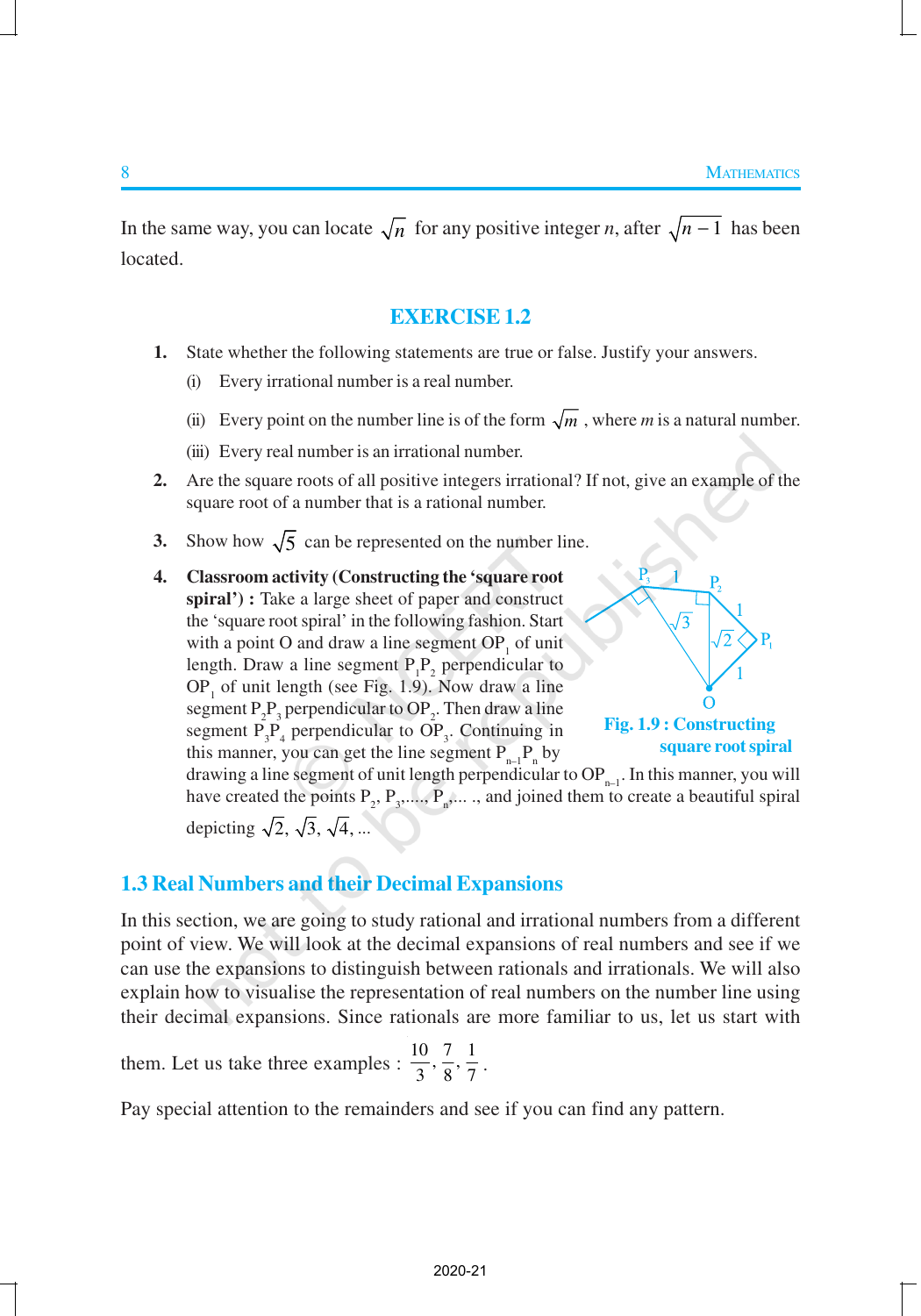**Example 5 :** Find the decimal expansions of  $\frac{10}{2}$  $\frac{10}{3}, \frac{7}{8}$  $\frac{7}{8}$  and  $\frac{1}{7}$  $\frac{1}{7}$ .

**Solution :**



Remainders : 1, 1, 1, 1, 1... Remainders : 6, 4, 0 Remainders : 3, 2, 6, 4, 5, 1,  $Divisor: 3$  Divisor: 8  $3, 2, 6, 4, 5, 1,...$ Divisor : 7

What have you noticed? You should have noticed at least three things:

- (i) The remainders either become 0 after a certain stage, or start repeating themselves.
- (ii) The number of entries in the repeating string of remainders is less than the divisor
	- (in 10  $\frac{3}{3}$  one number repeats itself and the divisor is 3, in 1  $\frac{1}{7}$  there are six entries 326451 in the repeating string of remainders and 7 is the divisor).
- (iii) If the remainders repeat, then we get a repeating block of digits in the quotient (for 10  $\frac{1}{3}$ , 3 repeats in the quotient and for 1  $\frac{1}{7}$ , we get the repeating block 142857 in the quotient).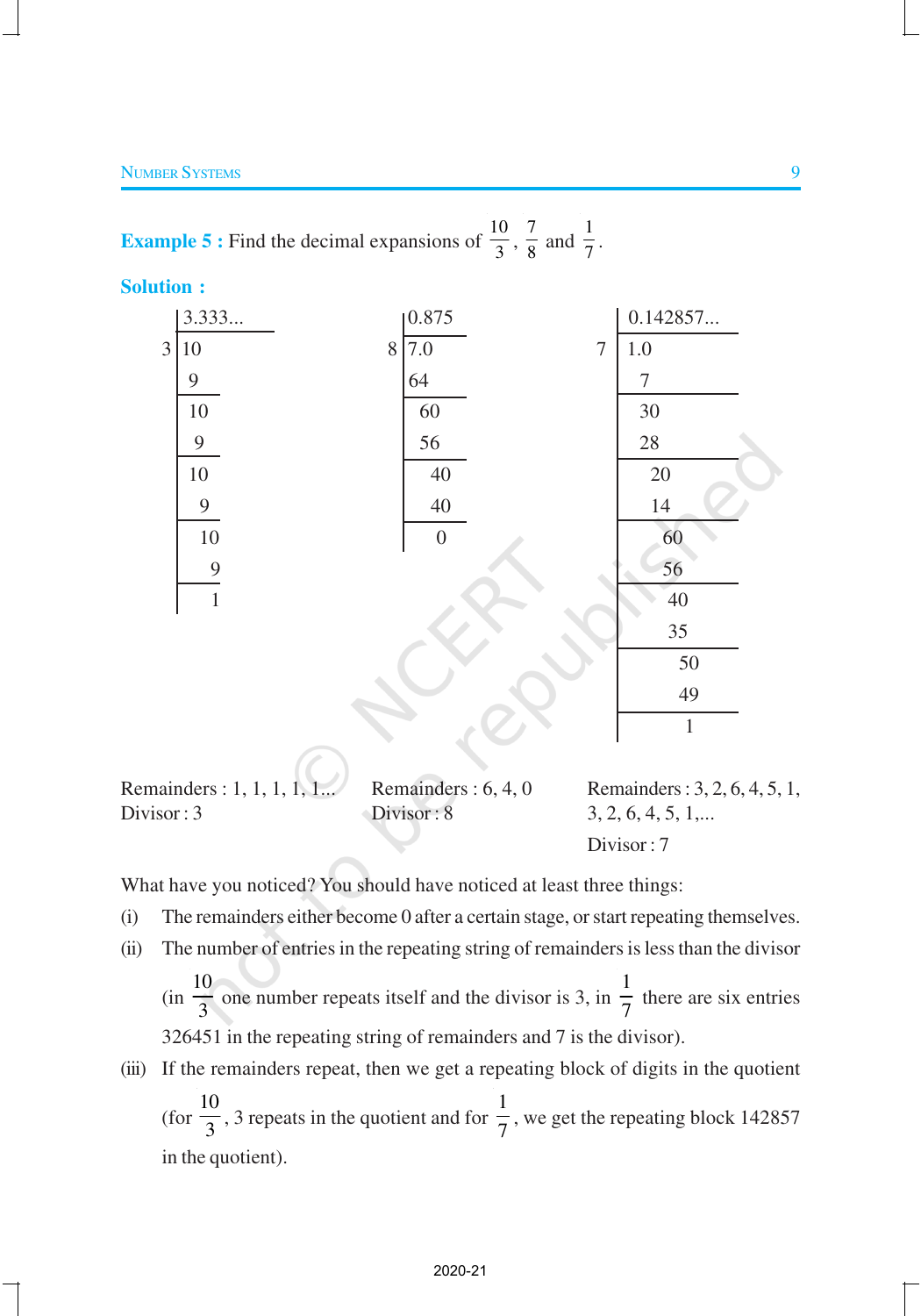Although we have noticed this pattern using only the examples above, it is true for all rationals of the form  $\frac{p}{q}$  ( $q \neq 0$ ). On division of *p* by *q*, two main things happen – either the remainder becomes zero or never becomes zero and we get a repeating string of remainders. Let us look at each case separately.

#### **Case (i) : The remainder becomes zero**

In the example of 7  $\frac{1}{8}$ , we found that the remainder becomes zero after some steps and the decimal expansion of 7  $\frac{1}{8}$  = 0.875. Other examples are 1  $\frac{1}{2} = 0.5$ , 639  $\frac{250}{250}$  = 2.556. In all these cases, the decimal expansion terminates or ends after a finite number of steps. We call the decimal expansion of such numbers *terminating*.

## **Case (ii) : The remainder never becomes zero**

In the examples of 10  $\frac{1}{3}$  and 1 7 , we notice that the remainders repeat after a certain stage forcing the decimal expansion to go on for ever. In other words, we have a repeating block of digits in the quotient. We say that this expansion is non-terminating

recurring. For example, 
$$
\frac{10}{3}
$$
 = 3.3333... and  $\frac{1}{7}$  = 0.142857142857142857...

The usual way of showing that 3 repeats in the quotient of 10  $\frac{1}{3}$  is to write it as 3.3. Similarly, since the block of digits 142857 repeats in the quotient of 1  $\frac{1}{7}$ , we write 1  $\frac{1}{7}$  as  $0.142857$ , where the bar above the digits indicates the block of digits that repeats. Also 3.57272... can be written as 3.572 . So, all these examples give us *non*-*terminating recurring* (*repeating*) decimal expansions.

Thus, we see that the decimal expansion of rational numbers have only two choices: either they are terminating or non-terminating recurring.

Now suppose, on the other hand, on your walk on the number line, you come across a number like 3.142678 whose decimal expansion is terminating or a number like 1.272727... that is, 1.27 , whose decimal expansion is non-terminating recurring, can you conclude that it is a rational number? The answer is yes!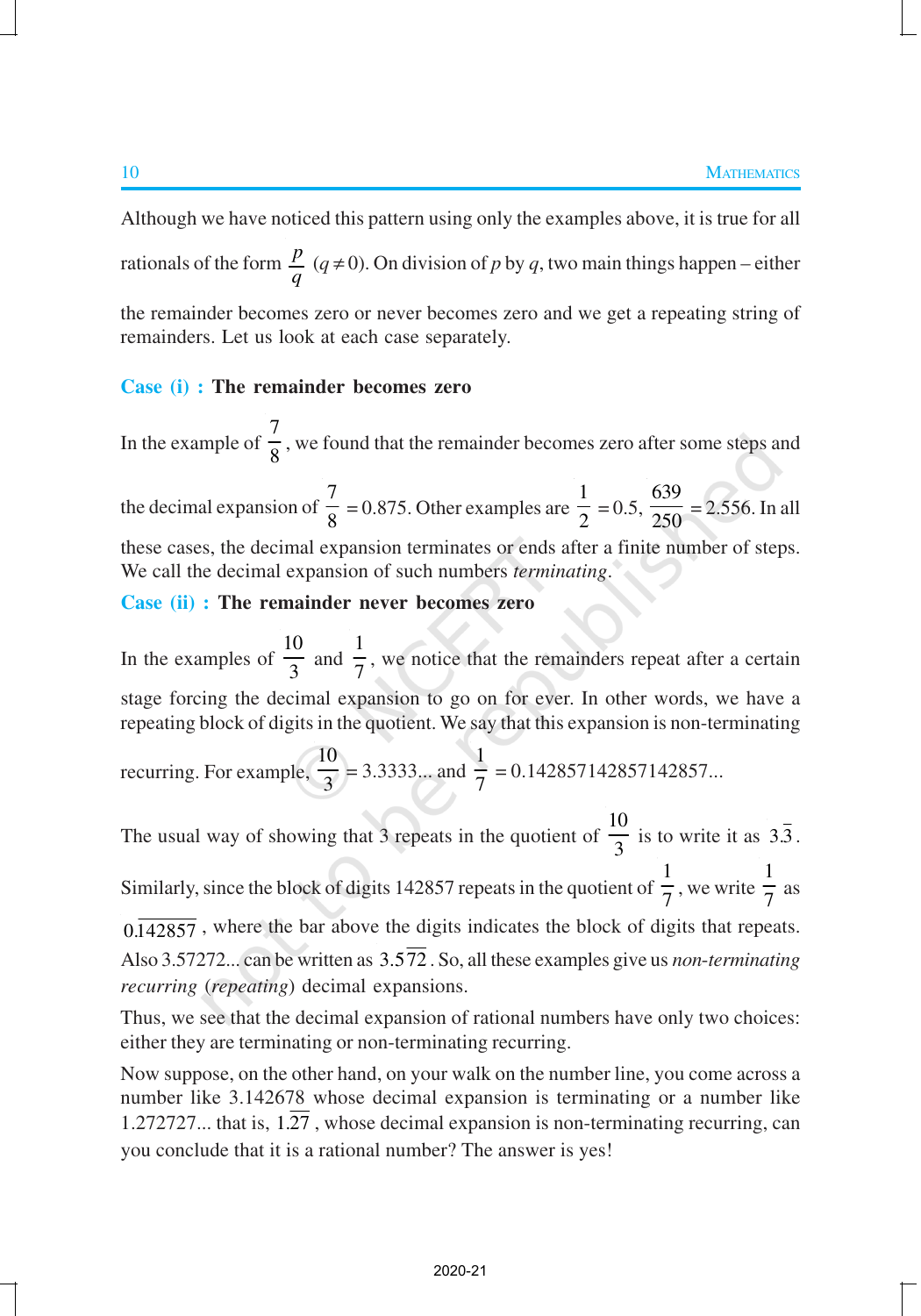We will not prove it but illustrate this fact with a few examples. The terminating cases are easy.

**Example 6 :** Show that 3.142678 is a rational number. In other words, express 3.142678 in the form  $\frac{p}{q}$ , where *p* and *q* are integers and  $q \neq 0$ .

**Solution :** We have  $3.142678 = \frac{3142678}{10000000}$ 1000000 , and hence is a rational number.

Now, let us consider the case when the decimal expansion is non-terminating recurring.

**Example 7 :** Show that 0.3333... =  $0.\overline{3}$  can be expressed in the form  $\frac{p}{q}$ , where *p* and

*q* are integers and  $q \neq 0$ .

**Solution :** Since we do not know what 0.3 is, let us call it ' $x$ ' and so

*x* = 0.3333...

Now here is where the trick comes in. Look at

$$
10 x = 10 \times (0.333...) = 3.333...
$$
  
Now,  

$$
3.3333... = 3 + x
$$
, since  $x = 0.3333...$ 

Therefore,  $10 x = 3 + x$ 

Solving for *x*, we get

$$
9x = 3, \text{ i.e., } x = \frac{1}{3}
$$

**Example 8 :** Show that 1.272727... = 1.27 can be expressed in the form  $\frac{p}{q}$ , where *p* and *q* are integers and  $q \neq 0$ . **Solution :** Let  $x = 1.272727...$  Since two digits are repeating, we multiply x by 100 to

get

$$
100 x = 127.2727...
$$
  
So,  

$$
100 x = 126 + 1.272727... = 126 + x
$$
  
Therefore,  

$$
100 x - x = 126
$$
, i.e., 99 x = 126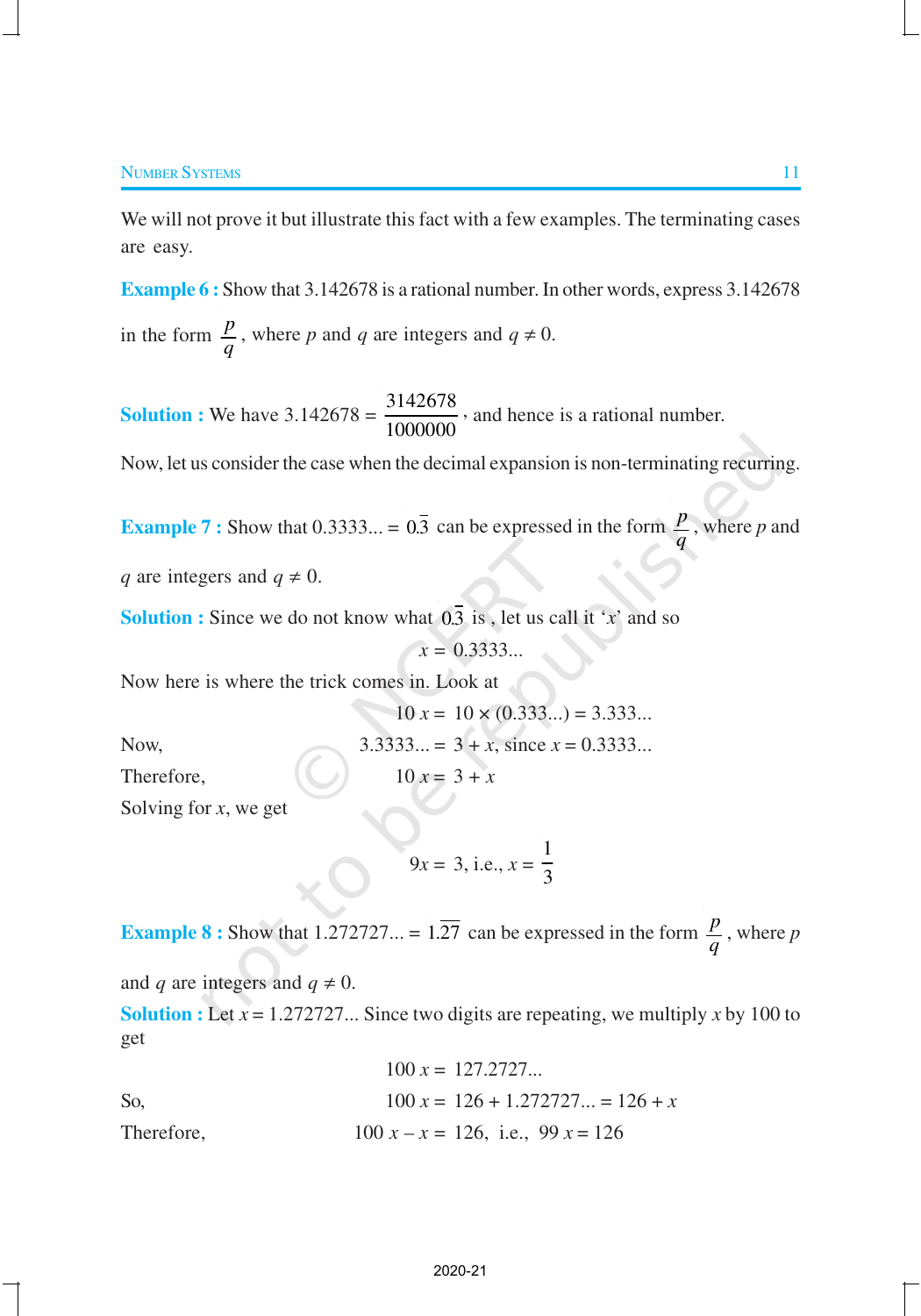i.e., 
$$
x = \frac{126}{99} = \frac{14}{11}
$$

You can check the reverse that 14  $\frac{1}{11}$  = 1.27.

**Example 9 :** Show that 0.2353535... =  $0.2\overline{35}$  can be expressed in the form  $\frac{p}{q}$ ,

where *p* and *q* are integers and  $q \neq 0$ .

**Solution :** Let  $x = 0.235$ . Over here, note that 2 does not repeat, but the block 35 repeats. Since two digits are repeating, we multiply *x* by 100 to get

 $100 x = 23.53535...$ 

So, 
$$
100 x = 23.3 + 0.23535... = 23.3 + x
$$

Therefore, 99  $x = 23.3$ 

i.e., 
$$
99 x = \frac{233}{10}
$$
, which gives  $x = \frac{233}{990}$ 

You can also check the reverse that 233  $\frac{1}{990}$  = 0.235.

So, every number with a non-terminating recurring decimal expansion can be expressed in the form  $\frac{p}{q}$  ( $q \neq 0$ ), where *p* and *q* are integers. Let us summarise our results in the

following form :

*The decimal expansion of a rational number is either terminating or nonterminating recurring. Moreover, a number whose decimal expansion is terminating or non-terminating recurring is rational.*

So, now we know what the decimal expansion of a rational number can be. What about the decimal expansion of irrational numbers? Because of the property above, we can conclude that their decimal expansions are *non-terminating non-recurring*.

So, the property for irrational numbers, similar to the property stated above for rational numbers, is

*The decimal expansion of an irrational number is non-terminating non-recurring. Moreover, a number whose decimal expansion is non-terminating non-recurring is irrational.*

2020-21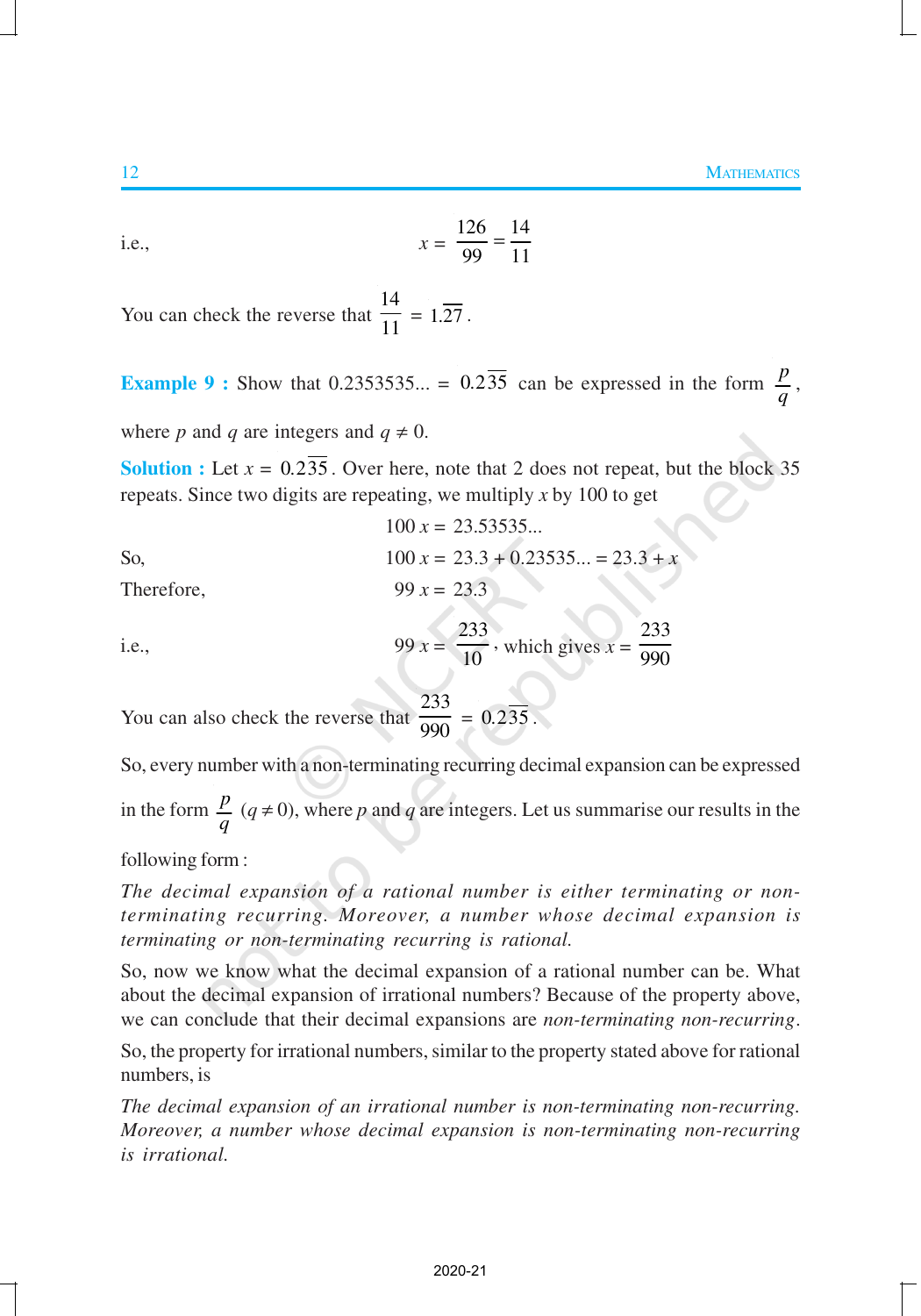Recall  $s = 0.10110111110...$  from the previous section. Notice that it is nonterminating and non-recurring. Therefore, from the property above, it is irrational. Moreover, notice that you can generate infinitely many irrationals similar to *s*.

What about the famous irrationals  $\sqrt{2}$  and  $\pi$ ? Here are their decimal expansions up to a certain stage.

$$
\sqrt{2} = 1.4142135623730950488016887242096...
$$
  

$$
\pi = 3.14159265358979323846264338327950...
$$

(Note that, we often take 22  $\frac{1}{7}$  as an approximate value for  $\pi$ , but  $\pi \neq$ 22  $\frac{1}{7}$ .)

Over the years, mathematicians have developed various techniques to produce more and more digits in the decimal expansions of irrational numbers. For example, you might have learnt to find digits in the decimal expansion of  $\sqrt{2}$  by the division method. Interestingly, in the Sulbasutras (rules of chord), a mathematical treatise of the Vedic period (800 BC - 500 BC), you find an approximation of  $\sqrt{2}$  as follows:

$$
\sqrt{2} = 1 + \frac{1}{3} + \left(\frac{1}{4} \times \frac{1}{3}\right) - \left(\frac{1}{34} \times \frac{1}{4} \times \frac{1}{3}\right) = 1.4142156
$$

Notice that it is the same as the one given above for the first five decimal places. The history of the hunt for digits in the decimal expansion of  $\pi$  is very interesting.

The Greek genius Archimedes was the first to compute digits in the decimal expansion of  $\pi$ . He showed 3.140845  $< \pi < 3.142857$ . Aryabhatta (476 – 550 C.E.), the great Indian mathematician and astronomer, found the value of  $\pi$  correct to four decimal places (3.1416). Using high speed computers and advanced algorithms,  $\pi$  has been computed to over 1.24 trillion decimal places!



**Archimedes (287 BCE – 212 BCE) Fig. 1.10**

Now, let us see how to obtain irrational numbers.

**Example 10 :** Find an irrational number between 1  $\overline{7}$  and 2  $\frac{1}{7}$ . **Solution :** We saw that 1  $\frac{1}{7}$  = 0.142857. So, you can easily calculate  $\frac{2}{7}$  = 0.285714 7  $= 0.285714$ . To find an irrational number between 1  $\frac{1}{7}$  and 2  $\frac{1}{7}$ , we find a number which is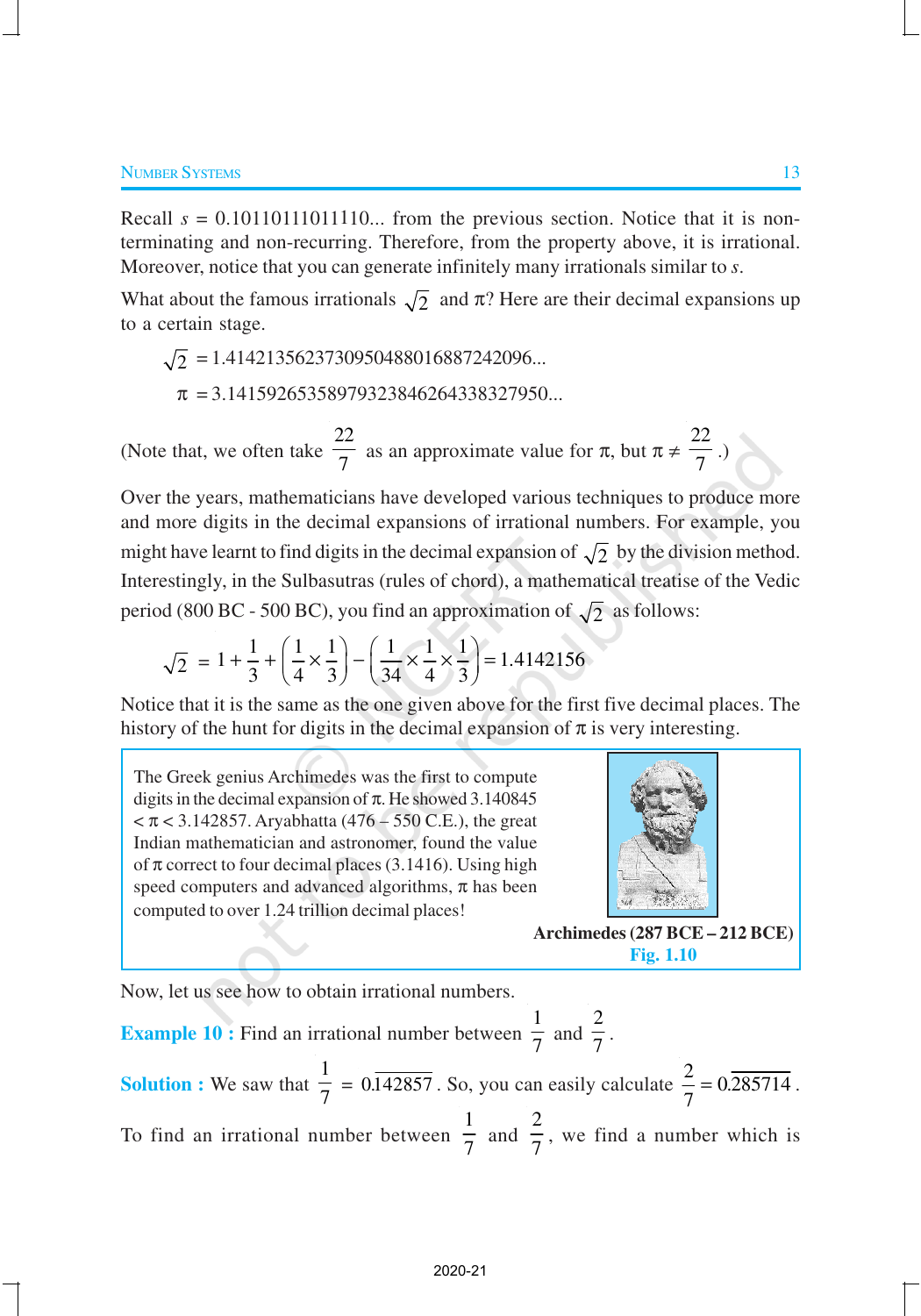non-terminating non-recurring lying between them. Of course, you can find infinitely many such numbers.

An example of such a number is 0.150150015000150000...

#### **EXERCISE 1.3**

- **1.** Write the following in decimal form and say what kind of decimal expansion each has :
- (i)  $\frac{36}{100}$  $\frac{36}{100}$  (ii)  $\frac{1}{11}$ 11 (iii) 1 4 8  $(iv) \frac{3}{12}$  $\frac{1}{13}$  (v) (v)  $\frac{2}{11}$  $\frac{2}{11}$  (vi)  $\frac{329}{400}$ 400 **2.** You know that  $\frac{1}{7}$  $\frac{1}{7}$  = 0.142857. Can you predict what the decimal expansions of  $\frac{2}{7}$  $\frac{2}{7}, \frac{3}{7}$ 7 ,
	- 4  $\frac{4}{7}, \frac{5}{7}$  $\frac{5}{7}, \frac{6}{7}$ 7 are, without actually doing the long division? If so, how?

**[Hint :** Study the remainders while finding the value of  $\frac{1}{7}$ 7 carefully.]

- **3.** Express the following in the form  $\frac{p}{q}$ , where *p* and *q* are integers and  $q \neq 0$ . (i) 0.6 *(ii)* 0.47 *(iii)* 0.47 *(iii)* 0.001
- **4.** Express 0.99999 .... in the form  $\frac{p}{q}$ . Are you surprised by your answer? With your teacher and classmates discuss why the answer makes sense.
- **5.** What can the maximum number of digits be in the repeating block of digits in the decimal expansion of  $\frac{1}{17}$ ? Perform the division to check your answer.
- **6.** Look at several examples of rational numbers in the form  $\frac{p}{q}$   $(q \neq 0)$ , where *p* and *q* are integers with no common factors other than 1 and having terminating decimal representations (expansions). Can you guess what property *q* must satisfy?
- **7.** Write three numbers whose decimal expansions are non-terminating non-recurring.
- **8.** Find three different irrational numbers between the rational numbers  $\frac{5}{7}$  $\frac{5}{7}$  and  $\frac{9}{11}$  $\frac{1}{11}$ .
- **9.** Classify the following numbers as rational or irrational:
	- (i)  $\sqrt{23}$  (ii)  $\sqrt{225}$  (iii) 0.3796 (iv)  $7.478478...$  (v)  $1.101001000100001...$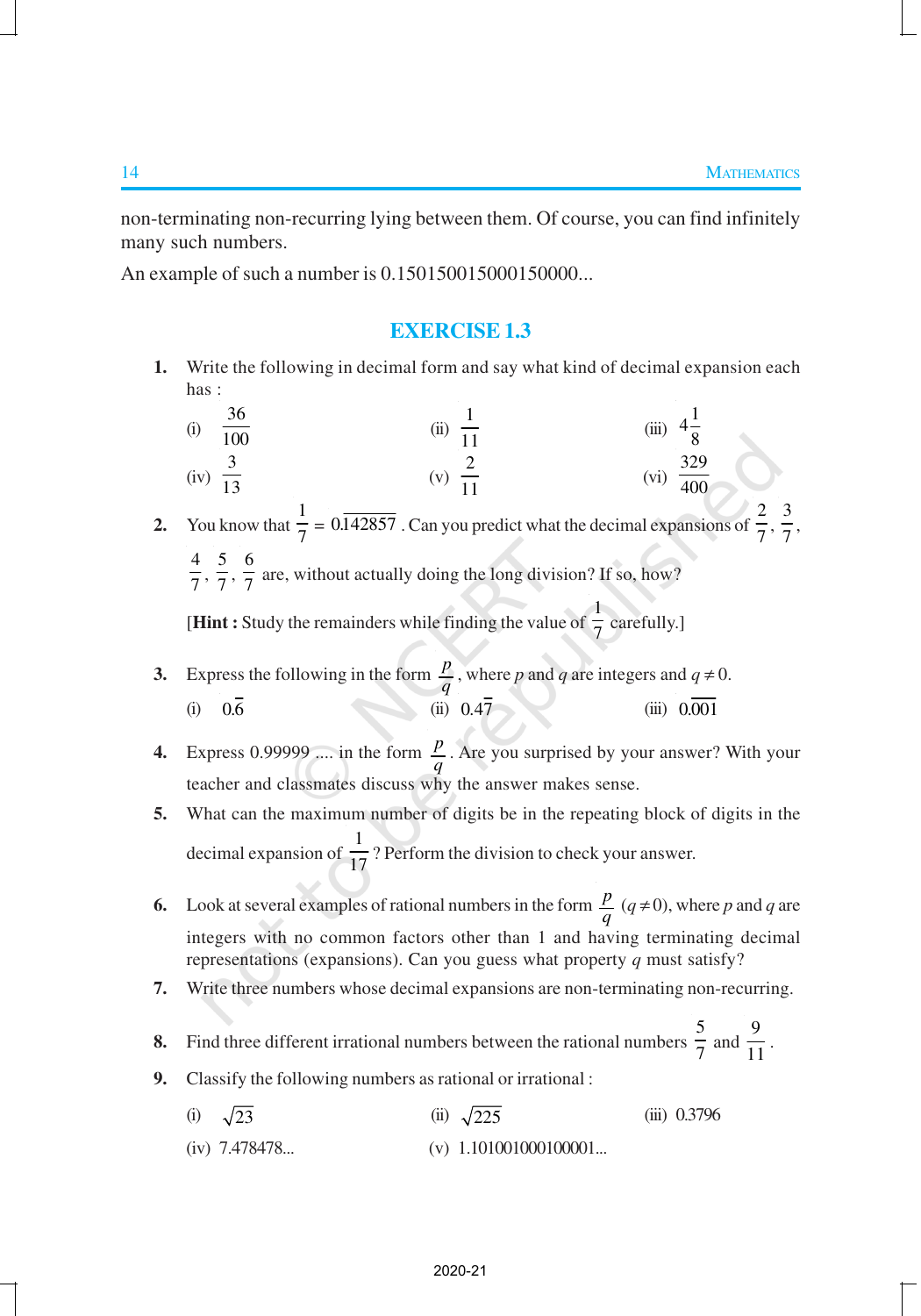#### **1.4 Representing Real Numbers on the Number Line**

In the previous section, you have seen that any real number has a decimal expansion. This helps us to represent it on the number line. Let us see how.

Suppose we want to locate 2.665 on the number line. We know that this lies between 2 and 3.

So, let us look closely at the portion of the number line between 2 and 3. Suppose we divide this into 10 equal parts and mark each point of division as in Fig. 1.11 (i). Then the first mark to



the right of 2 will represent 2.1, the second 2.2, and so on. You might be finding some difficulty in observing these points of division between 2 and 3 in Fig. 1.11 (i). To have a clear view of the same, you may take a magnifying glass and look at the portion between 2 and 3. It will look like what you see in Fig. 1.11 (ii). Now, 2.665 lies between 2.6 and 2.7. So, let us focus on the portion between 2.6 and 2.7 [See Fig. 1.12(i)]. We imagine to divide this again into ten equal parts. The first mark will represent 2.61, the next 2.62, and so on. To see this clearly, we magnify this as shown in Fig. 1.12 (ii).



Again, 2.665 lies between 2.66 and 2.67. So, let us focus on this portion of the number line [see Fig. 1.13(i)] and imagine to divide it again into ten equal parts. We magnify it to see it better, as in Fig. 1.13 (ii). The first mark represents 2.661, the next one represents 2.662, and so on. So, 2.665 is the 5th mark in these subdivisions.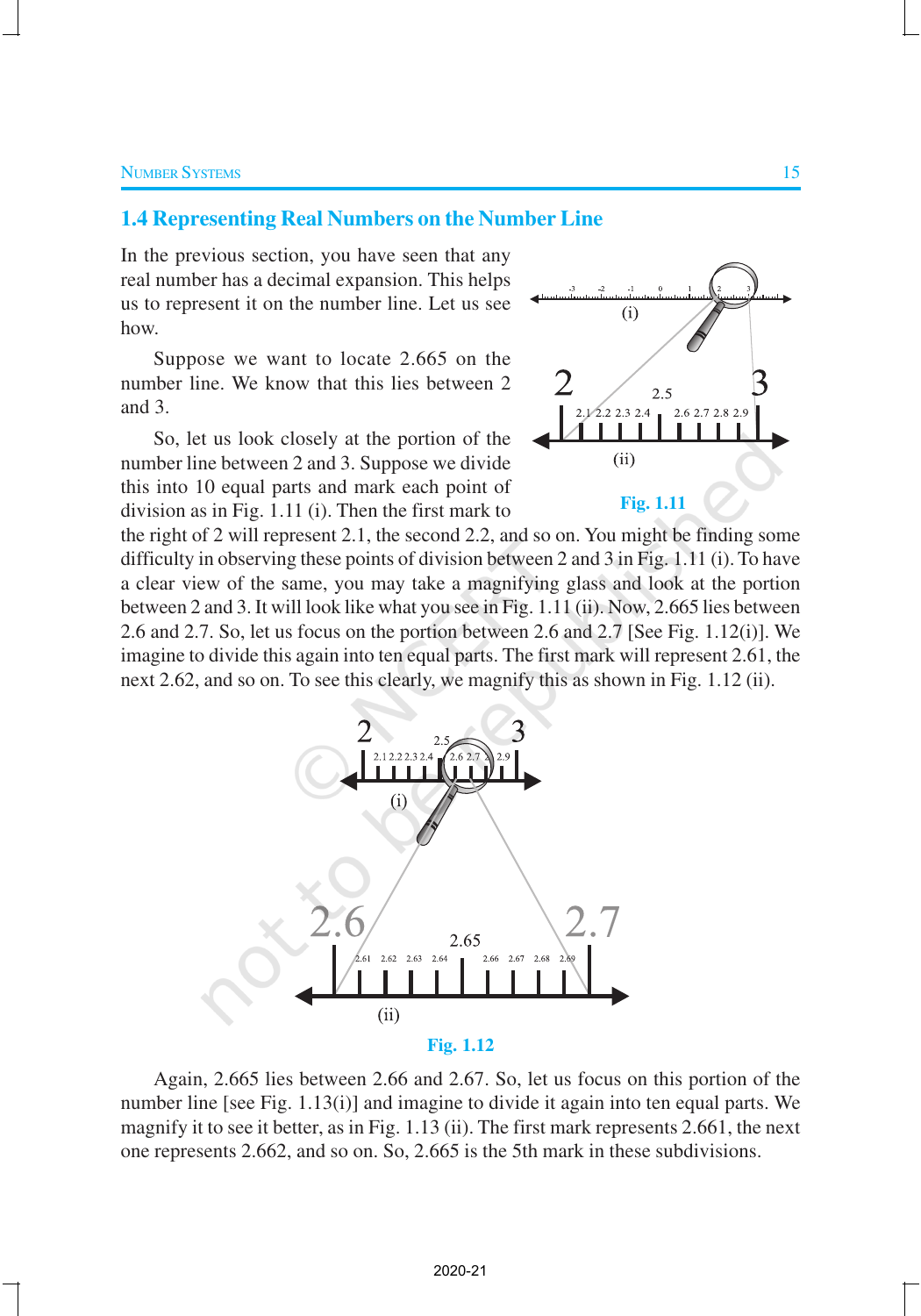

We call this process of visualisation of representation of numbers on the number line, through a magnifying glass, as the **process of successive magnification**.

So, we have seen that it is possible by sufficient successive magnifications to visualise the position (or representation) of a real number with a terminating decimal expansion on the number line.

Let us now try and visualise the position (or representation) of a real number with a non-terminating recurring decimal expansion on the number line. We can look at appropriate intervals through a magnifying glass and by successive magnifications visualise the position of the number on the number line.

**Example 11 :** Visualize the representation of  $5.3\overline{7}$  on the number line upto 5 decimal places, that is, up to 5.37777.

**Solution :** Once again we proceed by successive magnification, and successively decrease the lengths of the portions of the number line in which 5.37 is located. First, we see that  $5.3\overline{7}$  is located between 5 and 6. In the next step, we locate  $5.3\overline{7}$ between 5.3 and 5.4. To get a more accurate visualization of the representation, we divide this portion of the number line into 10 equal parts and use a magnifying glass to visualize that  $5.37$  lies between 5.37 and 5.38. To visualize  $5.37$  more accurately, we again divide the portion between 5.37 and 5.38 into ten equal parts and use a magnifying glass to visualize that  $5.37$  lies between  $5.377$  and  $5.378$ . Now to visualize  $5.37$  still more accurately, we divide the portion between 5.377 an 5.378 into 10 equal parts, and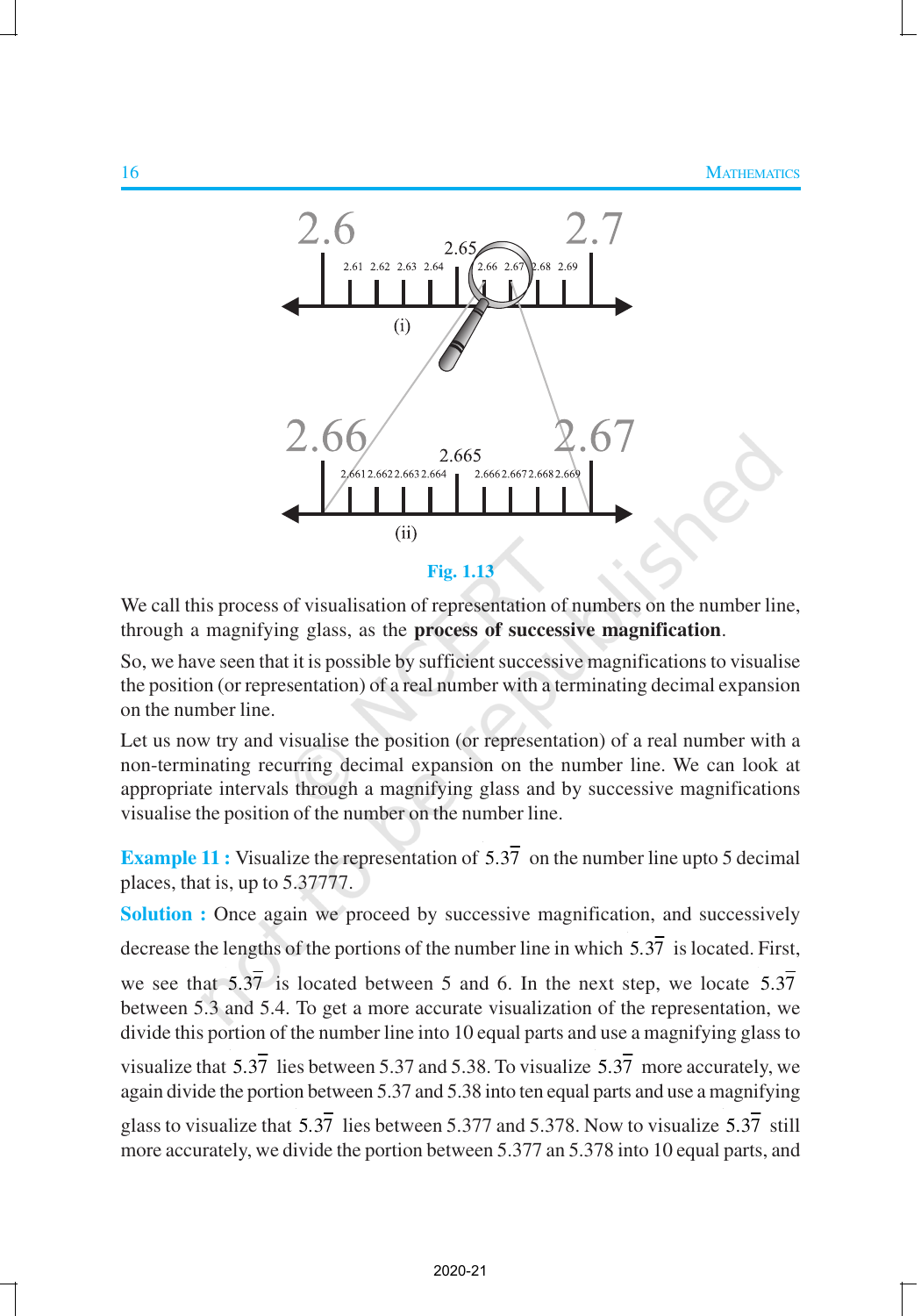visualize the representation of  $5.3\overline{7}$  as in Fig. 1.14 (iv). Notice that  $5.3\overline{7}$  is located closer to 5.3778 than to 5.3777 [see Fig 1.14 (iv)].



**Remark :** We can proceed endlessly in this manner, successively viewing through a magnifying glass and simultaneously imagining the decrease in the length of the portion of the number line in which  $5.3\overline{7}$  is located. The size of the portion of the line we specify depends on the degree of accuracy we would like for the visualisation of the position of the number on the number line.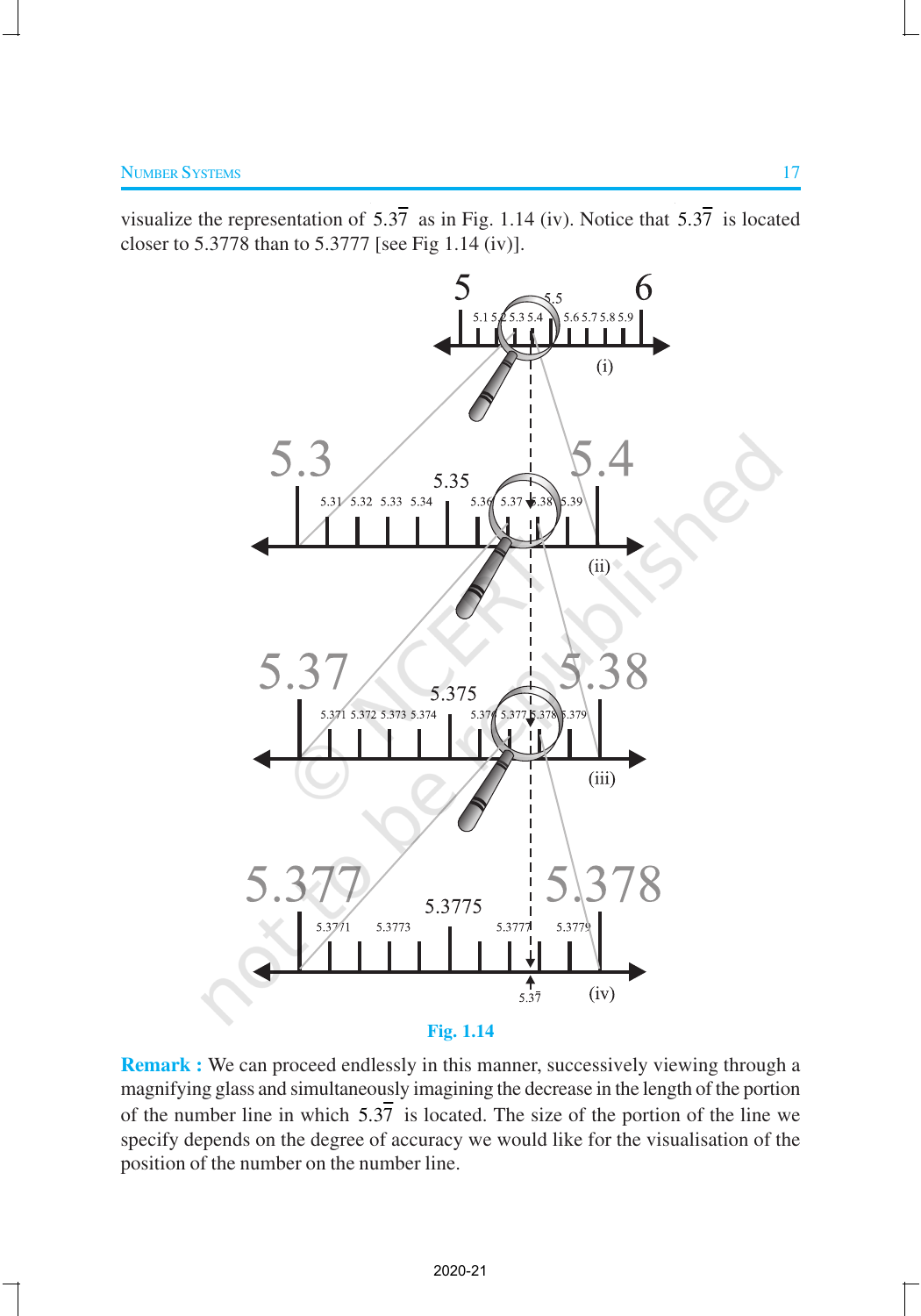You might have realised by now that the same procedure can be used to visualise a real number with a non-terminating non-recurring decimal expansion on the number line.

In the light of the discussions above and visualisations, we can again say that *every real number is represented by a unique point on the number line. Further, every point on the number line represents one and only one real number*.

#### **EXERCISE 1.4**

- **1.** Visualise 3.765 on the number line, using successive magnification.
- **2.** Visualise  $4.\overline{26}$  on the number line, up to 4 decimal places.

### **1.5 Operations on Real Numbers**

You have learnt, in earlier classes, that rational numbers satisfy the commutative, associative and distributive laws for addition and multiplication. Moreover, if we add, subtract, multiply or divide (except by zero) two rational numbers, we still get a rational number (that is, rational numbers are 'closed' with respect to addition, subtraction, multiplication and division). It turns out that irrational numbers also satisfy the commutative, associative and distributive laws for addition and multiplication. However, the sum, difference, quotients and products of irrational numbers are not *always*

irrational. For example, 
$$
(\sqrt{6}) + (-\sqrt{6}), (\sqrt{2}) - (\sqrt{2}), (\sqrt{3}) \cdot (\sqrt{3})
$$
 and  $\frac{\sqrt{17}}{\sqrt{17}}$  are rationals.

rationals.

Let us look at what happens when we add and multiply a rational number with an irrational number. For example,  $\sqrt{3}$  is irrational. What about  $2 + \sqrt{3}$  and  $2\sqrt{3}$ ? Since  $\sqrt{3}$  has a non-terminating non-recurring decimal expansion, the same is true for  $2 + \sqrt{3}$  and  $2\sqrt{3}$ . Therefore, both  $2 + \sqrt{3}$  and  $2\sqrt{3}$  are also irrational numbers.

**Example 12 :** Check whether  $7\sqrt{5}$ ,  $\frac{7}{\sqrt{5}}$ ,  $\sqrt{2}$  + 21,  $\pi$  – 2 5  $\sqrt{2} + 21$ ,  $\pi - 2$  are irrational numbers or not.

**Solution :**  $\sqrt{5}$  = 2.236...,  $\sqrt{2}$  = 1.4142...,  $\pi$  = 3.1415...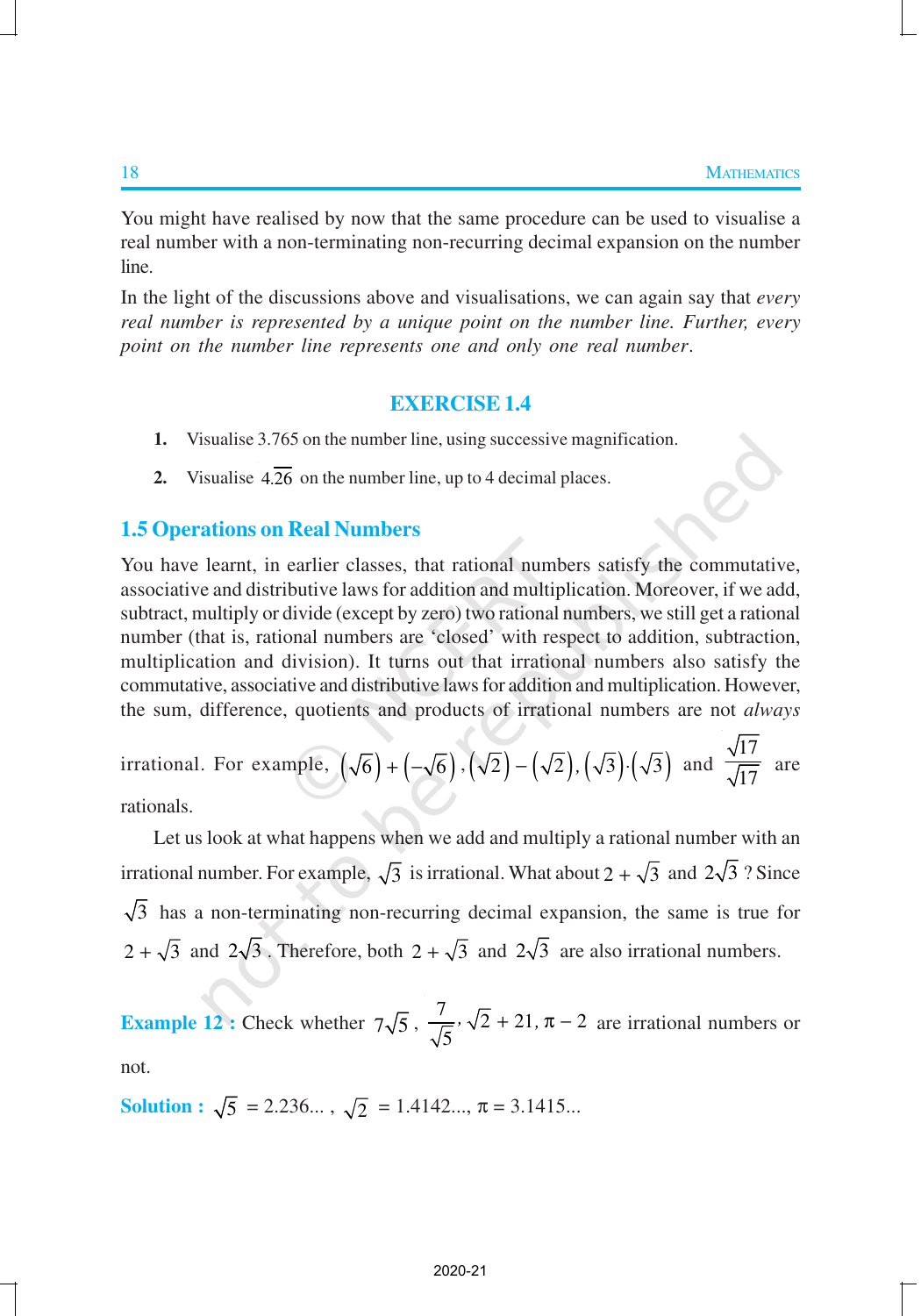Then 
$$
7\sqrt{5} = 15.652...
$$
,  $\frac{7}{\sqrt{5}} = \frac{7\sqrt{5}}{\sqrt{5}\sqrt{5}} = \frac{7\sqrt{5}}{5} = 3.1304...$ 

 $\sqrt{2} + 21 = 22.4142...$ ,  $\pi - 2 = 1.1415...$ 

All these are non-terminating non-recurring decimals. So, all these are irrational numbers.

Now, let us see what generally happens if we add, subtract, multiply, divide, take square roots and even *n*th roots of these irrational numbers, where *n* is any natural number. Let us look at some examples.

Example 13: Add 
$$
2\sqrt{2} + 5\sqrt{3}
$$
 and  $\sqrt{2} - 3\sqrt{3}$ .  
\nSolution:  $(2\sqrt{2} + 5\sqrt{3}) + (\sqrt{2} - 3\sqrt{3}) = (2\sqrt{2} + \sqrt{2}) + (5\sqrt{3} - 3\sqrt{3})$   
\n $= (2 + 1)\sqrt{2} + (5 - 3)\sqrt{3} = 3\sqrt{2} + 2\sqrt{3}$ 

**Example 14 :** Multiply  $6\sqrt{5}$  by  $2\sqrt{5}$ . **Solution :**  $6\sqrt{5} \times 2\sqrt{5} = 6 \times 2 \times \sqrt{5} \times \sqrt{5} = 12 \times 5 = 60$ 

**Example 15 :** Divide  $8\sqrt{15}$  by  $2\sqrt{3}$ 

Solution: 
$$
8\sqrt{15} \div 2\sqrt{3} = \frac{8\sqrt{3} \times \sqrt{5}}{2\sqrt{3}} = 4\sqrt{5}
$$

These examples may lead you to expect the following facts, **which are true**:

- (i) The sum or difference of a rational number and an irrational number is irrational.
- (ii) The product or quotient of a non-zero rational number with an irrational number is irrational.
- (iii) If we add, subtract, multiply or divide two irrationals, the result may be rational or irrational.

We now turn our attention to the operation of taking square roots of real numbers. Recall that, if *a* is a natural number, then  $\sqrt{a} = b$  means  $b^2 = a$  and  $b > 0$ . The same definition can be extended for positive real numbers.

Let  $a > 0$  be a real number. Then  $\sqrt{a} = b$  means  $b^2 = a$  and  $b > 0$ .

In Section 1.2, we saw how to represent  $\sqrt{n}$  for any positive integer *n* on the number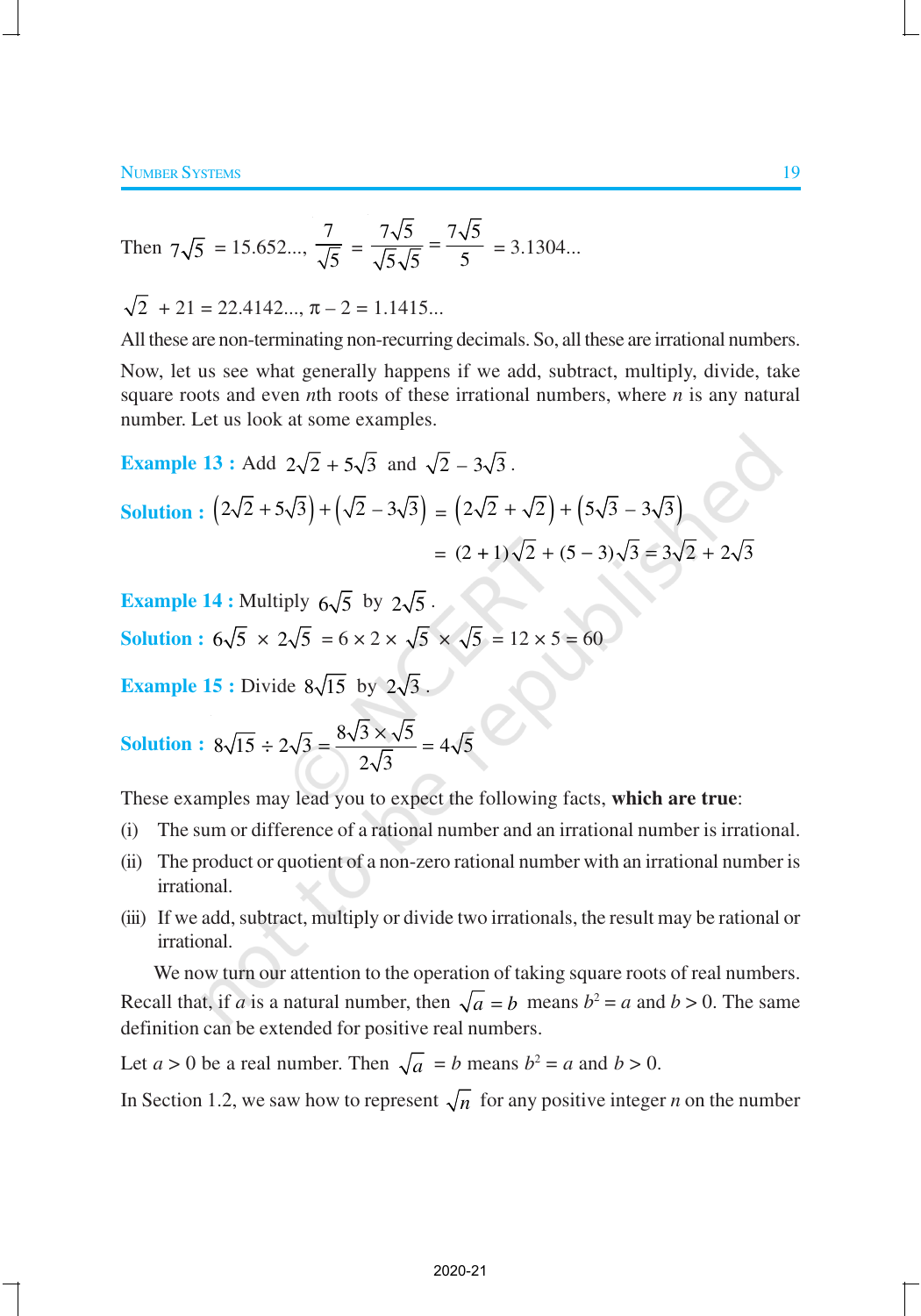line. We now show how to find  $\sqrt{x}$  for any given positive real number *x* geometrically. For example, let us find it for  $x = 3.5$ , i.e., we find  $\sqrt{3.5}$  geometrically.



#### **Fig. 1.15**

Mark the distance 3.5 units from a fixed point A on a given line to obtain a point B such that  $AB = 3.5$  units (see Fig. 1.15). From B, mark a distance of 1 unit and mark the new point as C. Find the mid-point of AC and mark that point as O. Draw a semicircle with centre O and radius OC. Draw a line perpendicular to AC passing through B and intersecting the semicircle at D. Then,  $BD = \sqrt{3.5}$ .

More generally, to find  $\sqrt{x}$ , for any positive real number *x*, we mark B so that  $AB = x$  units, and, as in Fig. 1.16, mark C so that  $BC = 1$  unit. Then, as we

have done for the case  $x = 3.5$ , we find BD =  $\sqrt{x}$ (see Fig. 1.16). We can prove this result using the Pythagoras Theorem.

**Fig. 1.16**

Notice that, in Fig. 1.16, ∆ OBD is a right-angled triangle. Also, the radius of the circle  $x + 1$ 

is 
$$
\frac{n+1}{2}
$$
 units.

Therefore,  $OC = OD = OA =$ 1 2 *x* + units.

Now, OB = 
$$
x - \left(\frac{x+1}{2}\right) = \frac{x-1}{2}
$$
.

So, by the Pythagoras Theorem, we have

$$
BD^{2} = OD^{2} - OB^{2} = \left(\frac{x+1}{2}\right)^{2} - \left(\frac{x-1}{2}\right)^{2} = \frac{4x}{4} = x.
$$

This shows that  $BD = \sqrt{x}$ .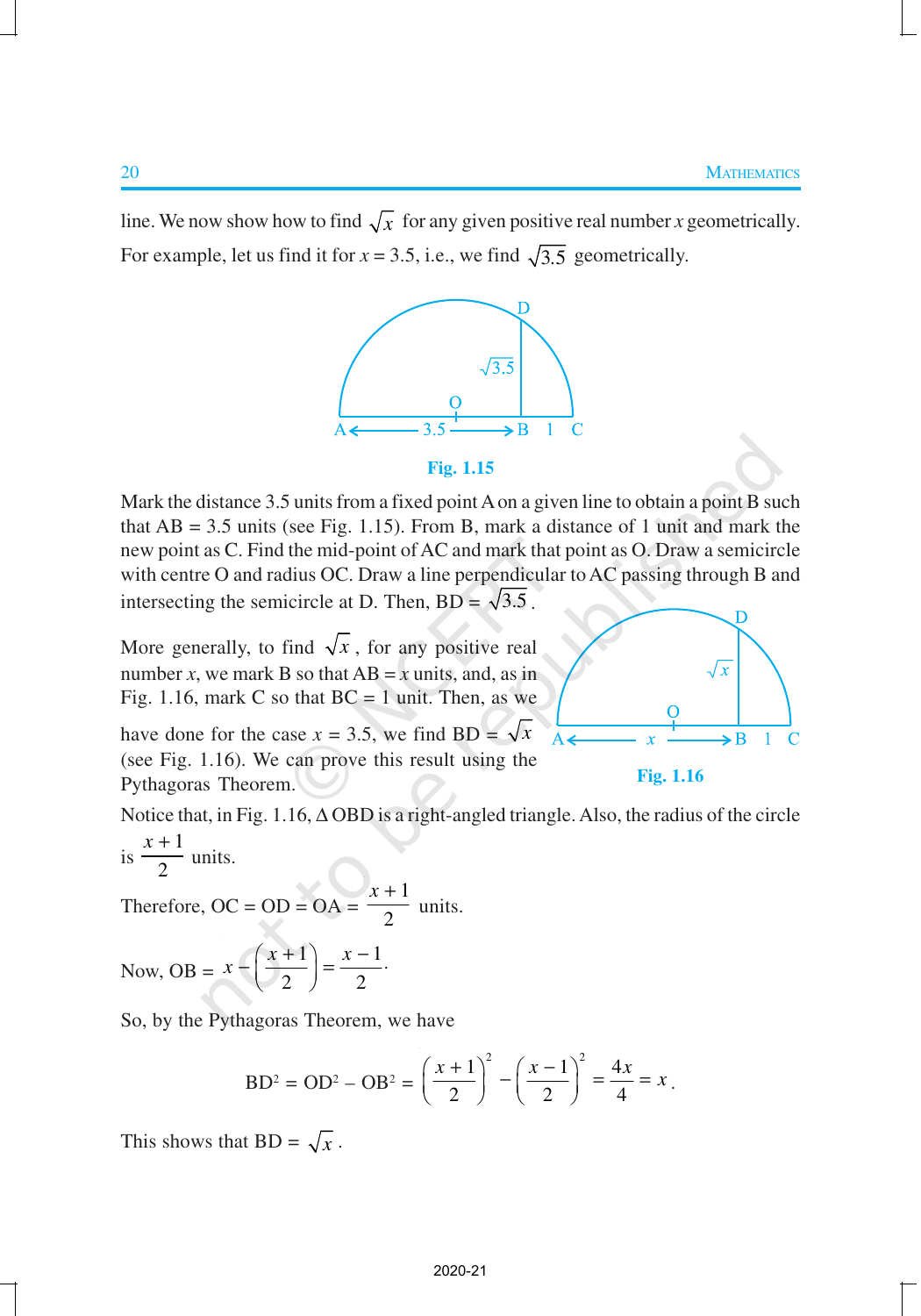This construction gives us a visual, and geometric way of showing that  $\sqrt{x}$  exists for all real numbers  $x > 0$ . If you want to know the position of  $\sqrt{x}$  on the number line, then let us treat the line BC as the number line, with B as zero, C as 1, and so on. Draw an arc with centre B and radius BD, which intersects the number line in E (see Fig. 1.17). Then, E represents  $\sqrt{x}$ .



**Fig. 1.17**

We would like to now extend the idea of square roots to cube roots, fourth roots, and in general *n*th roots, where *n* is a positive integer. Recall your understanding of square roots and cube roots from earlier classes.

What is  $\sqrt[3]{8}$  ? Well, we know it has to be some positive number whose cube is 8, and you must have guessed  $\sqrt[3]{8} = 2$ . Let us try  $\sqrt[5]{243}$  . Do you know some number *b* such that  $b^5 = 243$ ? The answer is 3. Therefore,  $\sqrt[5]{243} = 3$ .

From these examples, can you define  $\sqrt[n]{a}$  for a real number  $a > 0$  and a positive integer *n*?

Let  $a > 0$  be a real number and *n* be a positive integer. Then  $\sqrt[n]{a} = b$ , if  $b^n = a$  and *b* > 0. Note that the symbol ' $\sqrt{\ }$ ' used in  $\sqrt{2}$ ,  $\sqrt[3]{8}$ ,  $\sqrt[n]{a}$ , etc. is called the *radical sign*.

We now list some identities relating to square roots, which are useful in various ways. You are already familiar with some of these from your earlier classes. The remaining ones follow from the distributive law of multiplication over addition of real numbers, and from the identity  $(x + y) (x - y) = x^2 - y^2$ , for any real numbers *x* and *y*. Let *a* and *b* be positive real numbers. Then

(i) 
$$
\sqrt{ab} = \sqrt{a}\sqrt{b}
$$
 (ii)  $\sqrt{\frac{a}{b}} = \frac{\sqrt{a}}{\sqrt{b}}$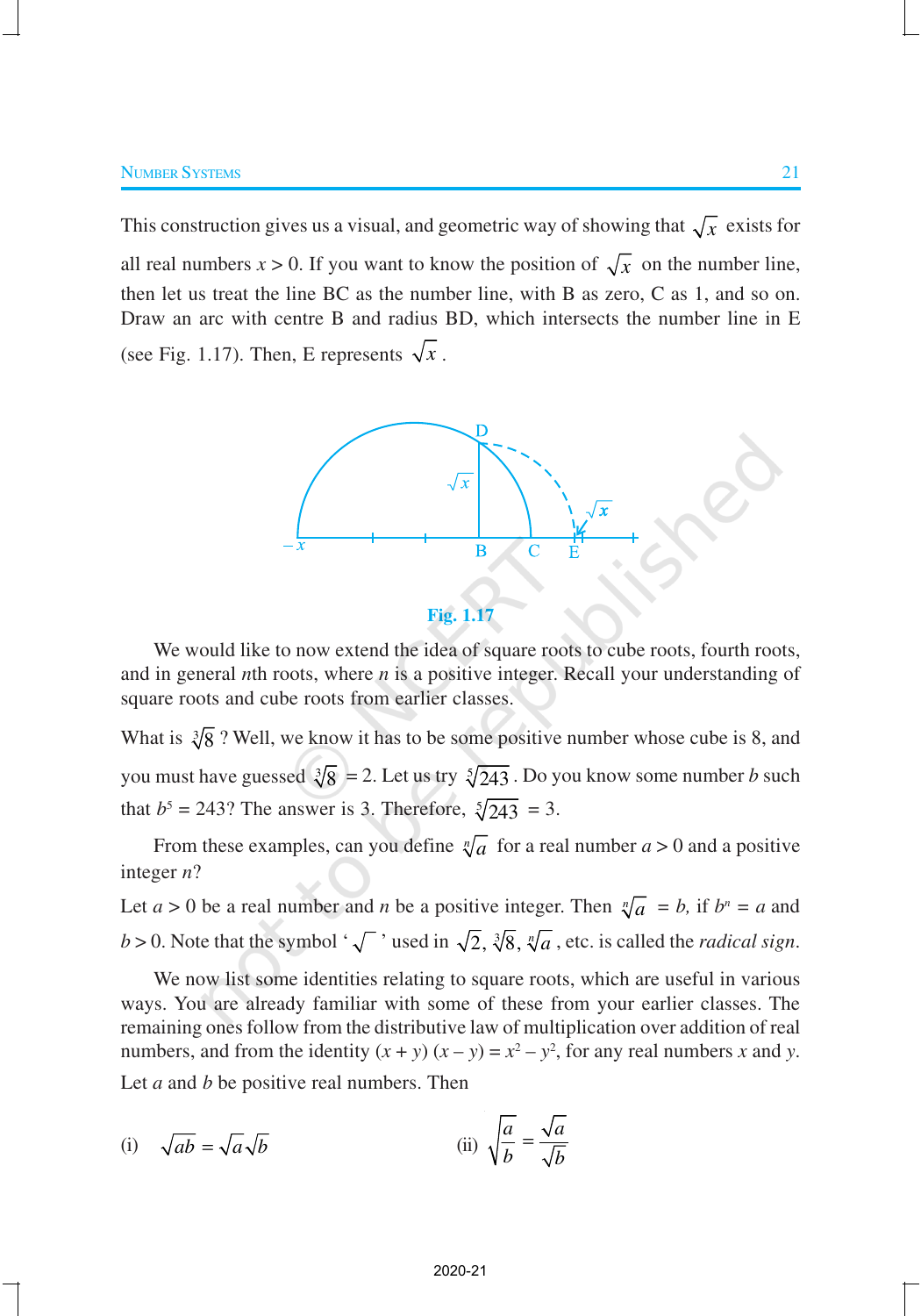(iii) 
$$
(\sqrt{a} + \sqrt{b})(\sqrt{a} - \sqrt{b}) = a - b
$$
 (iv)  $(a + \sqrt{b})(a - \sqrt{b}) = a^2 - b$ 

(v) 
$$
(\sqrt{a} + \sqrt{b})(\sqrt{c} + \sqrt{d}) = \sqrt{ac} + \sqrt{ad} + \sqrt{bc} + \sqrt{bd}
$$

$$
(vi) \left(\sqrt{a} + \sqrt{b}\right)^2 = a + 2\sqrt{ab} + b
$$

Let us look at some particular cases of these identities.

**Example 16 :** Simplify the following expressions:

(i) 
$$
\left(5+\sqrt{7}\right)\left(2+\sqrt{5}\right)
$$
  
\n(ii)  $\left(5+\sqrt{5}\right)\left(5-\sqrt{5}\right)$   
\n(iii)  $\left(\sqrt{3}+\sqrt{7}\right)^2$   
\n(iv)  $\left(\sqrt{11}-\sqrt{7}\right)\left(\sqrt{11}+\sqrt{7}\right)$   
\nSolution: (i)  $\left(5+\sqrt{7}\right)\left(2+\sqrt{5}\right) = 10+5\sqrt{5}+2\sqrt{7}+\sqrt{35}$ 

(ii) 
$$
(5 + \sqrt{5})(5 - \sqrt{5}) = 5^2 - (\sqrt{5})^2 = 25 - 5 = 20
$$

(iii) 
$$
(\sqrt{3} + \sqrt{7})^2 = (\sqrt{3})^2 + 2\sqrt{3}\sqrt{7} + (\sqrt{7})^2 = 3 + 2\sqrt{21} + 7 = 10 + 2\sqrt{21}
$$

(iv) 
$$
(\sqrt{11} - \sqrt{7})(\sqrt{11} + \sqrt{7}) = (\sqrt{11})^2 - (\sqrt{7})^2 = 11 - 7 = 4
$$

**Remark :** Note that 'simplify' in the example above has been used to mean that the expression should be written as the sum of a rational and an irrational number.

We end this section by considering the following problem. Look at 1 2 ⋅ Can you tell where it shows up on the number line? You know that it is irrational. May be it is easier to handle if the denominator is a rational number. Let us see, if we can 'rationalise' the denominator, that is, to make the denominator into a rational number. To do so, we need the identities involving square roots. Let us see how.

**Example 17 : Rationalise the denominator of** 1 2 ⋅

**Solution :** We want to write 1  $\frac{1}{2}$  as an equivalent expression in which the denominator is a rational number. We know that  $\sqrt{2} \cdot \sqrt{2}$  is rational. We also know that multiplying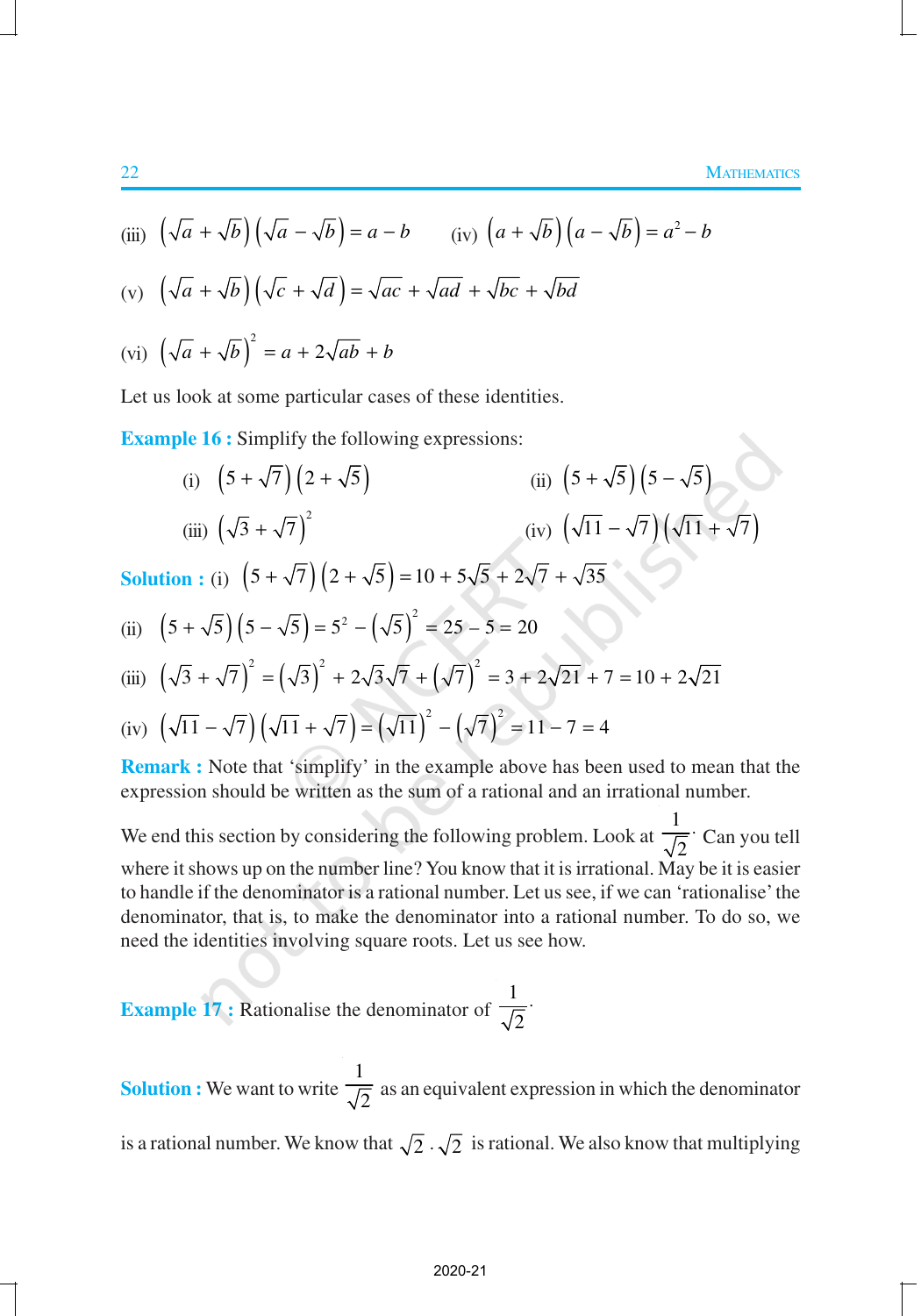1  $\frac{1}{2}$  by 2  $\frac{1}{2}$  will give us an equivalent expression, since 2  $\frac{2}{2}$  = 1. So, we put these two facts together to get

$$
\frac{1}{\sqrt{2}} = \frac{1}{\sqrt{2}} \times \frac{\sqrt{2}}{\sqrt{2}} = \frac{\sqrt{2}}{2}.
$$

In this form, it is easy to locate 1  $\frac{1}{2}$  on the number line. It is half way between 0 and  $\sqrt{2}$ .

**Example 18 :** Rationalise the denominator of 1  $2 + \sqrt{3}$ ⋅ +

**Solution :** We use the Identity (iv) given earlier. Multiply and divide 1  $2 + \sqrt{3}$ by

$$
2-\sqrt{3}
$$
 to get  $\frac{1}{2+\sqrt{3}} \times \frac{2-\sqrt{3}}{2-\sqrt{3}} = \frac{2-\sqrt{3}}{4-3} = 2-\sqrt{3}$ .

**Example 19 :** Rationalise the denominator of 5  $3 - \sqrt{5}$ ⋅ −

**Solution :** Here we use the Identity (iii) given earlier.

So, 
$$
\frac{5}{\sqrt{3}-\sqrt{5}} = \frac{5}{\sqrt{3}-\sqrt{5}} \times \frac{\sqrt{3}+\sqrt{5}}{\sqrt{3}+\sqrt{5}} = \frac{5(\sqrt{3}+\sqrt{5})}{3-5} = \left(\frac{-5}{2}\right)(\sqrt{3}+\sqrt{5})
$$

**Example 20 :** Rationalise the denominator of 1  $7 + 3\sqrt{2}$ ⋅ +

Solution: 
$$
\frac{1}{7+3\sqrt{2}} = \frac{1}{7+3\sqrt{2}} \times \left(\frac{7-3\sqrt{2}}{7-3\sqrt{2}}\right) = \frac{7-3\sqrt{2}}{49-18} = \frac{7-3\sqrt{2}}{31}
$$

So, when the denominator of an expression contains a term with a square root (or a number under a radical sign), the process of converting it to an equivalent expression whose denominator is a rational number is called *rationalising the denominator*.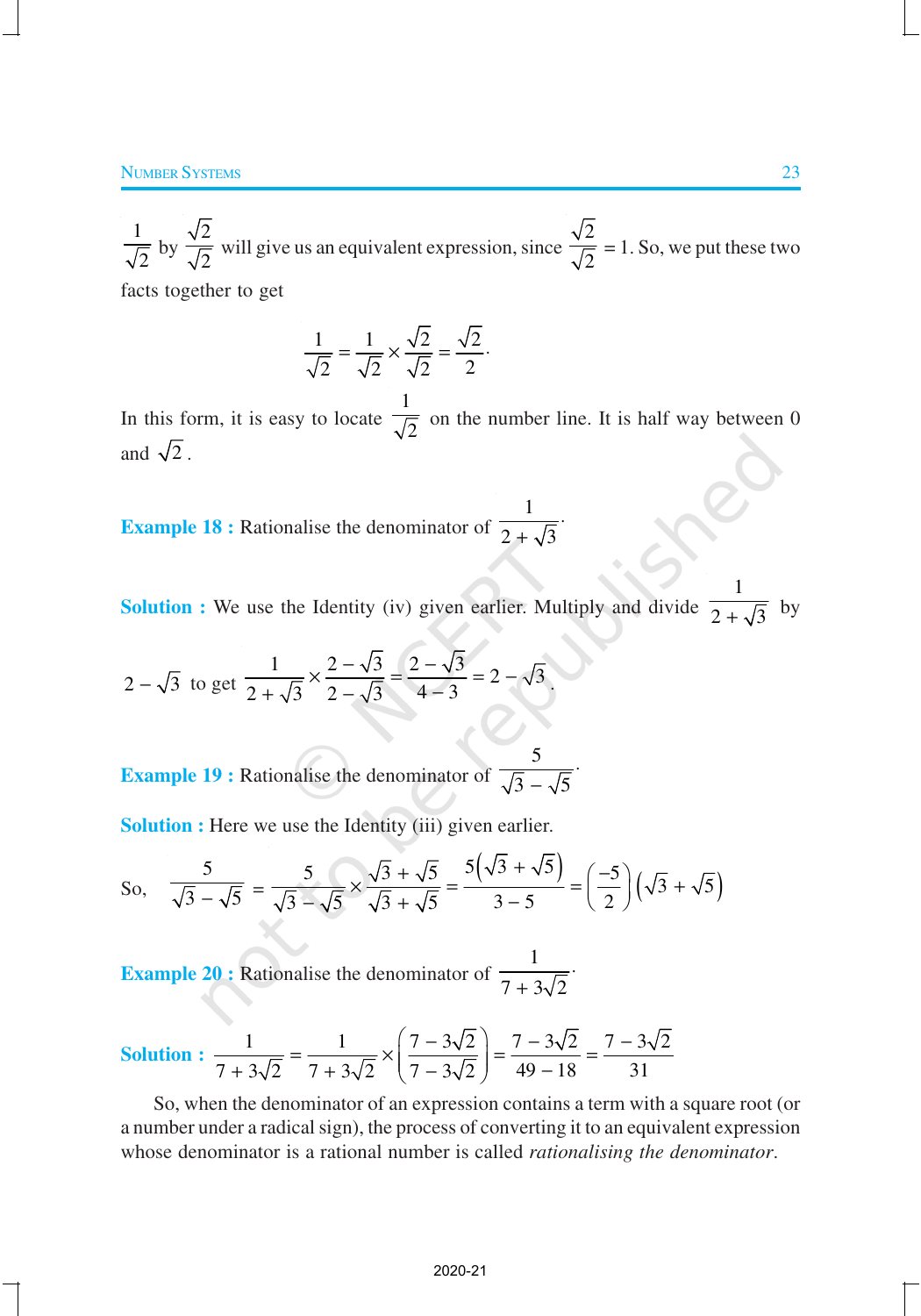### **EXERCISE 1.5**

**1.** Classify the following numbers as rational or irrational:

(i) 
$$
2 - \sqrt{5}
$$
  
\n(ii)  $(3 + \sqrt{23}) - \sqrt{23}$  (iii)  $\frac{2\sqrt{7}}{7\sqrt{7}}$   
\n(iv)  $\frac{1}{\sqrt{2}}$   
\n(v)  $2\pi$ 

**2.** Simplify each of the following expressions:

(i) 
$$
\left(3+\sqrt{3}\right)\left(2+\sqrt{2}\right)
$$
 (ii)  $\left(3+\sqrt{3}\right)\left(3-\sqrt{3}\right)$   
(iii)  $\left(\sqrt{5}+\sqrt{2}\right)^2$  (iv)  $\left(\sqrt{5}-\sqrt{2}\right)\left(\sqrt{5}+\sqrt{2}\right)$ 

- **3.** Recall,  $\pi$  is defined as the ratio of the circumference (say *c*) of a circle to its diameter (say *d*). That is,  $\pi$  = *c*  $\frac{d}{d}$ . This seems to contradict the fact that  $\pi$  is irrational. How will you resolve this contradiction?
- **4.** Represent  $\sqrt{9.3}$  on the number line.
- **5.** Rationalise the denominators of the following:

(i) 
$$
\frac{1}{\sqrt{7}}
$$
  
\n(ii)  $\frac{1}{\sqrt{7} - \sqrt{6}}$   
\n(iii)  $\frac{1}{\sqrt{5} + \sqrt{2}}$   
\n(iv)  $\frac{1}{\sqrt{7} - 2}$ 

# **1.6 Laws of Exponents for Real Numbers**

Do you remember how to simplify the following?

(i) 
$$
17^2 \tcdot 17^5 =
$$
  
\n(ii)  $(5^2)^7 =$   
\n(iii)  $\frac{23^{10}}{23^7} =$   
\n(iv)  $7^3 \tcdot 9^3 =$ 

Did you get these answers? They are as follows:

 $(i)$   $17<sup>2</sup>$ .  $17<sup>5</sup> = 17<sup>7</sup>$ (ii)  $(5^2)^7 = 5^{14}$ (iii)  $\frac{23^{10}}{23^7} = 23^3$  $= 23^3$  (iv)  $7^3 \tcdot 9^3 = 63^3$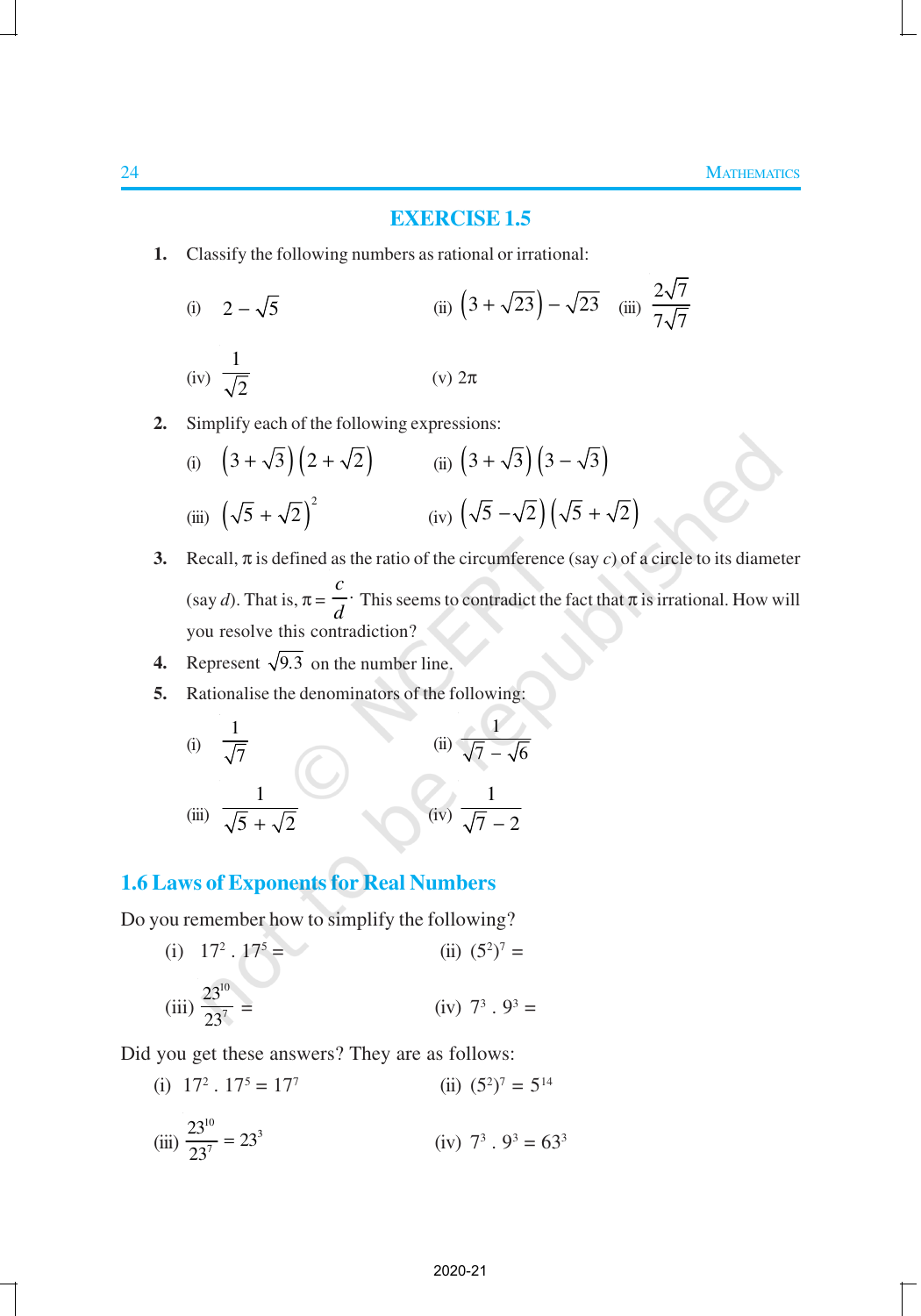To get these answers, you would have used the following laws of exponents, which you have learnt in your earlier classes. (Here *a*, *n* and *m* are natural numbers. Remember, *a* is called the base and *m* and *n* are the exponents.)

(i) 
$$
a^m \cdot a^n = a^{m+n}
$$
  
\n(ii)  $(a^m)^n = a^{mn}$   
\n(iii)  $\frac{a^m}{a^n} = a^{m-n}, m > n$   
\n(iv)  $a^m b^m = (ab)^m$ 

What is  $(a)^{0}$ ? Yes, it is 1! So you have learnt that  $(a)^{0} = 1$ . So, using (iii), we can get  $\frac{1}{n} = a^{-n}$ .  $\frac{1}{n} = a$ *a*  $= a^{-n}$ . We can now extend the laws to negative exponents too.

So, for example :

(i) 
$$
17^2 \cdot 17^{-5} = 17^{-3} = \frac{1}{17^3}
$$
  
\n(ii)  $(5^2)^{-7} = 5^{-14}$   
\n(iii)  $\frac{23^{-10}}{23^7} = 23^{-17}$   
\n(iv)  $(7)^{-3} \cdot (9)^{-3} = (63)^{-3}$ 

Suppose we want to do the following computations:

(i) 
$$
2^{\frac{2}{3}} \cdot 2^{\frac{1}{3}}
$$
  
\n(ii)  $\left(3^{\frac{1}{5}}\right)^4$   
\n(iii)  $\frac{7^{\frac{1}{5}}}{7^{\frac{1}{3}}}$   
\n(iv)  $13^{\frac{1}{5}} \cdot 17^{\frac{1}{5}}$ 

How would we go about it? It turns out that we can extend the laws of exponents that we have studied earlier, even when the base is a positive real number and the exponents are rational numbers. (Later you will study that it can further to be extended when the exponents are real numbers.) But before we state these laws, and to even make sense of these laws, we need to first understand what, for example  $4^{\frac{3}{2}}$  is. So, we have some work to do!

In Section 1.4, we defined  $\sqrt[n]{a}$  for a real number  $a > 0$  as follows:

Let  $a > 0$  be a real number and *n* a positive integer. Then  $\sqrt[n]{a} = b$ , if  $b^n = a$  and  $b > 0$ .

In the language of exponents, we define  $\sqrt[n]{a}$  = 1  $a^{\frac{1}{n}}$ . So, in particular,  $\sqrt[3]{2} = 2^{\frac{1}{3}}$ . There are now two ways to look at  $4^{\frac{3}{2}}$ .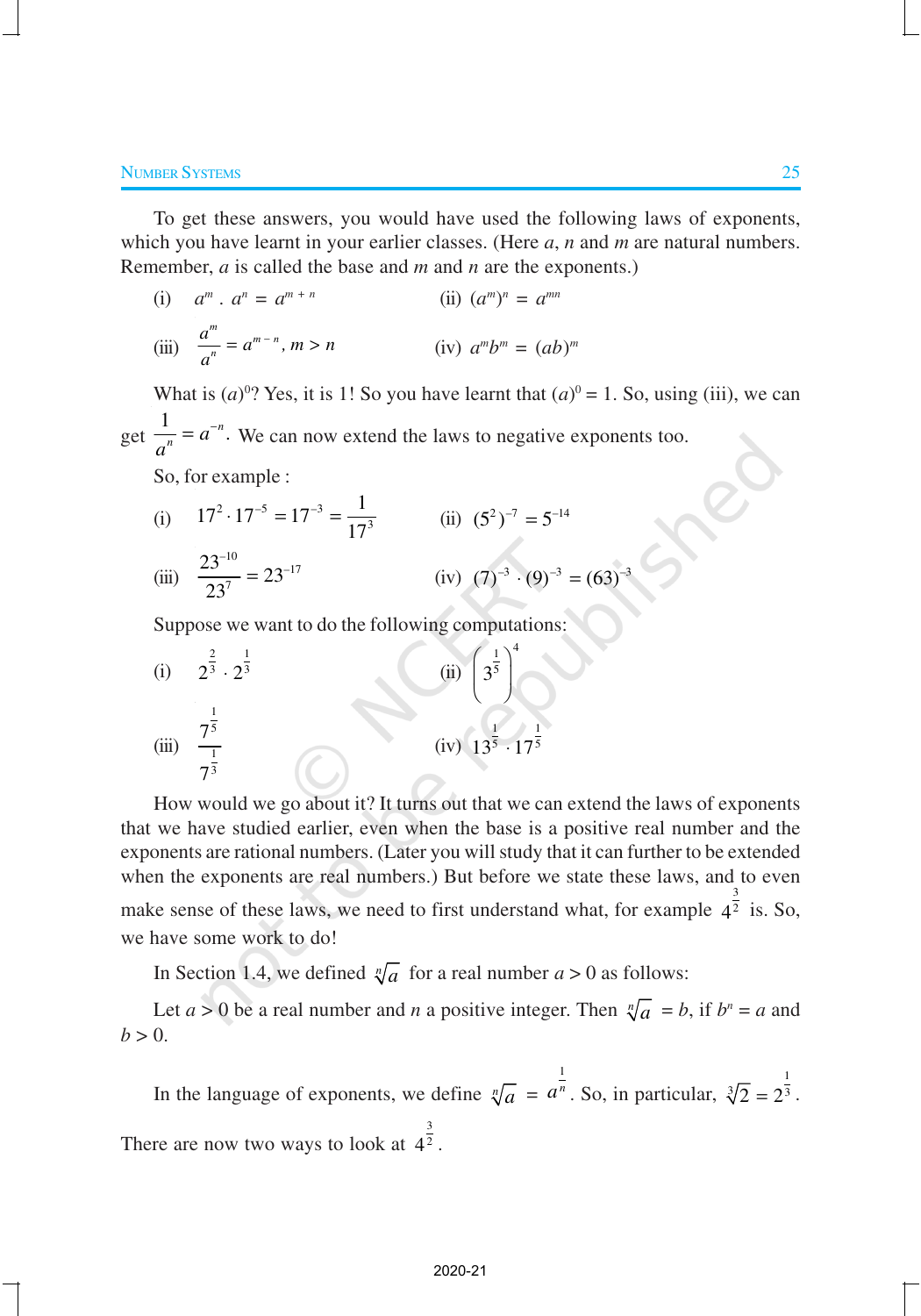$$
4^{\frac{3}{2}} = \left(4^{\frac{1}{2}}\right)^3 = 2^3 = 8
$$
  

$$
4^{\frac{3}{2}} = \left(4^3\right)^{\frac{1}{2}} = \left(64\right)^{\frac{1}{2}} = 8
$$

Therefore, we have the following definition:

Let  $a > 0$  be a real number. Let  $m$  and  $n$  be integers such that  $m$  and  $n$  have no common factors other than 1, and *n* > 0. Then,

$$
a^{\frac{m}{n}} = \left(\sqrt[n]{a}\right)^m = \sqrt[n]{a^m}
$$

We now have the following extended laws of exponents:

Let  $a > 0$  be a real number and  $p$  and  $q$  be rational numbers. Then, we have

(i)  $a^p$  .  $a^q = a^{p+q}$  $(iii) (a^p)^q = a^{pq}$ (iii)  $\int_{a}^{p}$  *p q q*  $\frac{a^p}{a} = a$ *a*  $= a^{p-q}$  (iv) *a*  $p^p b^p = (ab)^p$ 

You can now use these laws to answer the questions asked earlier.

Example 21 : Simplify (i) 
$$
2^{\frac{2}{3}} \cdot 2^{\frac{1}{3}}
$$
  
\n(ii)  $\left(3^{\frac{1}{5}}\right)^4$   
\n(iii)  $7^{\frac{1}{5}}$   
\n(iv)  $13^{\frac{1}{5}} \cdot 17^{\frac{1}{5}}$   
\nSolution :

 $\Delta$ 

(i) 
$$
2^{\frac{2}{3}} \cdot 2^{\frac{1}{3}} = 2^{\left(\frac{2}{3} + \frac{1}{3}\right)} = 2^{\frac{3}{3}} = 2^1 = 2
$$
 (ii)  $\left(3^{\frac{1}{3}}\right)^4 = 3^{\frac{4}{5}}$ 

(iii) 
$$
\frac{7^{\frac{1}{5}}}{7^{\frac{1}{3}}} = 7^{\left(\frac{1}{5} - \frac{1}{3}\right)} = 7^{\frac{3-5}{15}} = 7^{\frac{-2}{15}}
$$
 (iv)  $13^{\frac{1}{5}} \cdot 17^{\frac{1}{5}} = (13 \times 17)^{\frac{1}{5}} = 221^{\frac{1}{5}}$ 

### **EXERCISE 1.6**

| 1. | Find:     | (i) $64^2$                                  | (ii) 32 <sup>5</sup>                | $(iii)$ 125 <sup>3</sup> |                                              |
|----|-----------|---------------------------------------------|-------------------------------------|--------------------------|----------------------------------------------|
| 2. | Find:     | (i) $9^{\overline{2}}$                      | (ii) $32^{\frac{1}{5}}$             | $(iii) 16^4$             | $(iv) 125^{\overline{3}}$                    |
| 3. | Simplify: | (i) $2^{\frac{1}{3}} \cdot 2^{\frac{1}{5}}$ | (ii) $\left(\frac{1}{3^3}\right)^7$ | (iii) $\frac{11^2}{1}$   | (iv) $7^{\frac{1}{2}} \cdot 8^{\frac{1}{2}}$ |